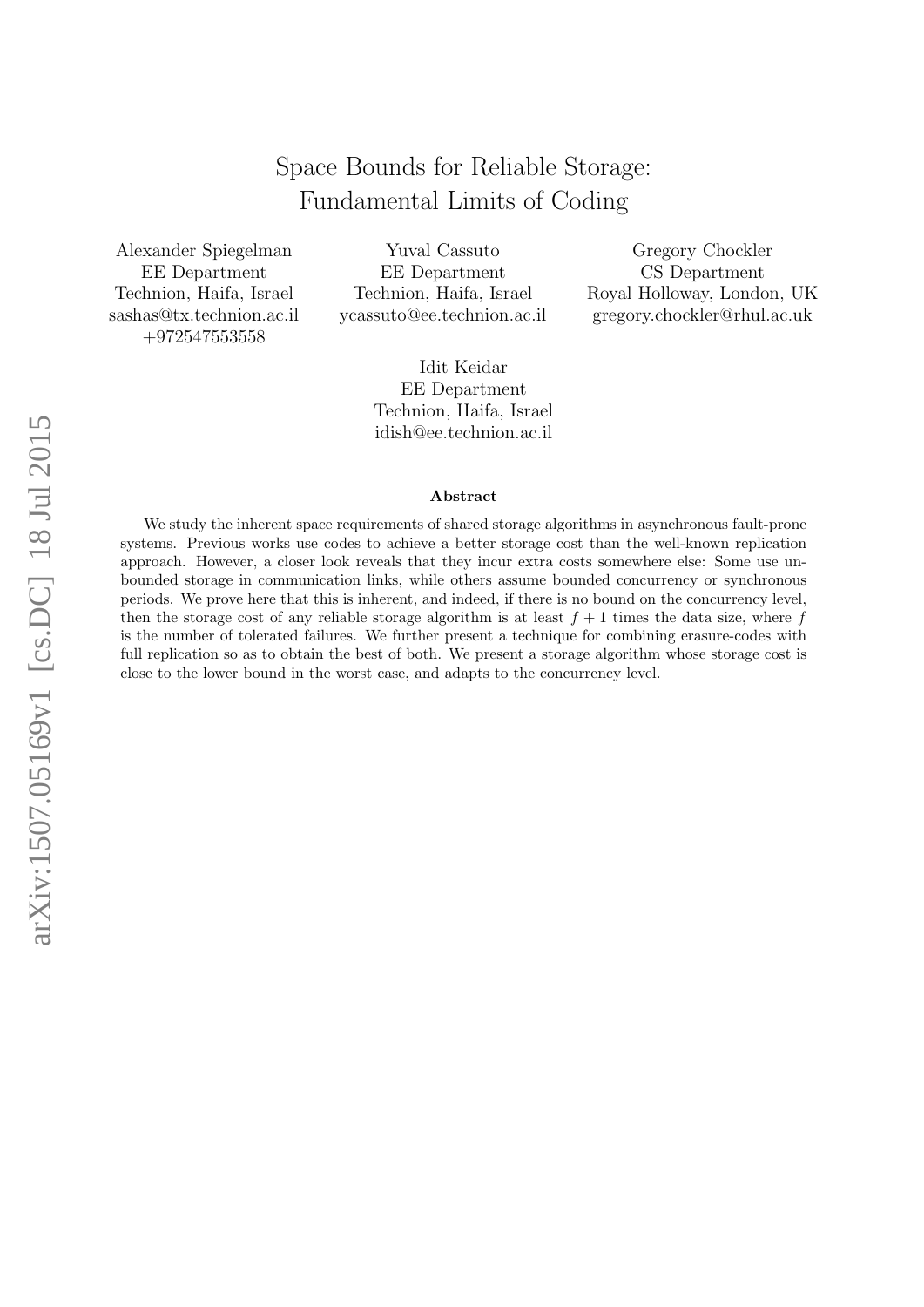# 1 Introduction

We reason about the storage space required for emulating reliable shared storage over fault-prone nodes. The traditional approach to building such storage stores full replicas of the data in each node [\[4\]](#page-18-0). This approach entails a fixed storage cost equal to the size of the data times the number of nodes, regardless of the level of concurrency.

Recently, there is an active area of research of employing codes, and in particular erasure codes, in distributed algorithms with the goal of reducing the storage cost [\[3,](#page-18-1) [5,](#page-18-2) [8,](#page-18-3) [6,](#page-18-4) [12,](#page-18-5) [7\]](#page-18-6). But when we look at these works closely, we find that in all asynchronous solutions, extra costs are hidden somewhere. Some keep an unbounded number of versions [\[8\]](#page-18-3), or as many as the allowed level of concurrency [\[6\]](#page-18-4). Others keep unbounded information in channels [\[7,](#page-18-6) [5\]](#page-18-2). While others assume periods of synchrony [\[3\]](#page-18-1) or allow returning obsolete values [\[12\]](#page-18-5).

To provide intuition about erasure-coded reliable storage algorithms, we give in Section [3](#page-3-0) a simple space-efficient solution that only guarantees safe semantics [\[10\]](#page-18-7), which are too weak to be of practical use. We use this example to illustrate the challenges that have led algorithms that provide stronger semantics to store many versions of the coded data.

Then, in Section [4,](#page-5-0) we prove that this is inherent: any lock-free algorithm that simulates reliable storage in an asynchronous system where f storage nodes can fail must sometimes store  $f + 1$  full replicas of written data, or its storage cost can grow without bound. Specifically, our bound applies to any faulttolerant implementation of a multi-writer multi-reader (MWMR) register that satisfies at least weak regularity, a safety notion weaker than linearizability.

We prove our result for the fault-prone shared memory model [\[2,](#page-17-0) [1,](#page-17-1) [9\]](#page-18-8) in order to avoid reasoning explicitly about channels. The same bound applies to message passing systems if we limit the capacity of communication channels. For the sake of our proof, we define a specific adversary behavior, which makes the proof fairly compact.

Understanding the inherent storage cost limitation that stems from our lower bound, and in particular, the fact that, under high concurrency, nodes have to keep full replicas, leads us to develop an adaptive approach that combines the advantages of full replication and coding. We present in Section [5](#page-9-0) an algorithm that simulates an FW-Terminating [\[1\]](#page-17-1) strongly regular [\[11\]](#page-18-9) MWMR register, whose storage requirement is close to the storage limitation in the worst case, and uses less storage in runs with low concurrency. The algorithm does not assume any a priori bound on concurrency; rather, it uses erasure codes when concurrency is low and switches to replication when it is high.

Finally, we believe that our work is only a first effort to combine erasure coding with replication in order to achieve adaptive storage costs. We conclude in Section [6](#page-11-0) with some thoughts about directions for future work.

# 2 Preliminaries

### 2.1 Model

We consider an asynchronous fault-prone shared memory system [\[2,](#page-17-0) [1,](#page-17-1) [9\]](#page-18-8) consisting of set  $N = \{bo_i, \ldots, bo_n\}$ of base objects supporting arbitrary atomic read-modify-write (RMW) access by clients from some finite set Π. Any f base objects and any number of clients may fail by crashing, for some predefined  $f < n/2$ . We study algorithms that emulate a shared object to a set of clients.

Clients interact with the emulated object via high-level operations. To distinguish the high-level emulated operations from low-level base object access, we refer to the latter as RMWs. We say that RMWs are *triggered* and *respond*, whereas operations are *invoked* and *return*. A (high-level) operation consists of a series of trigger and respond actions on base objects, starting with the operation's invocation and ending with its return. In the course of an operation, a client *triggers* RMWs separately on each  $bo_i \in N$  and receives responses in return. We model the state of each  $bo_i \in N$  as changing, according to the RMW triggered on it, at some point after the time when the RMW is triggered but no later than the time when the matching response occurs.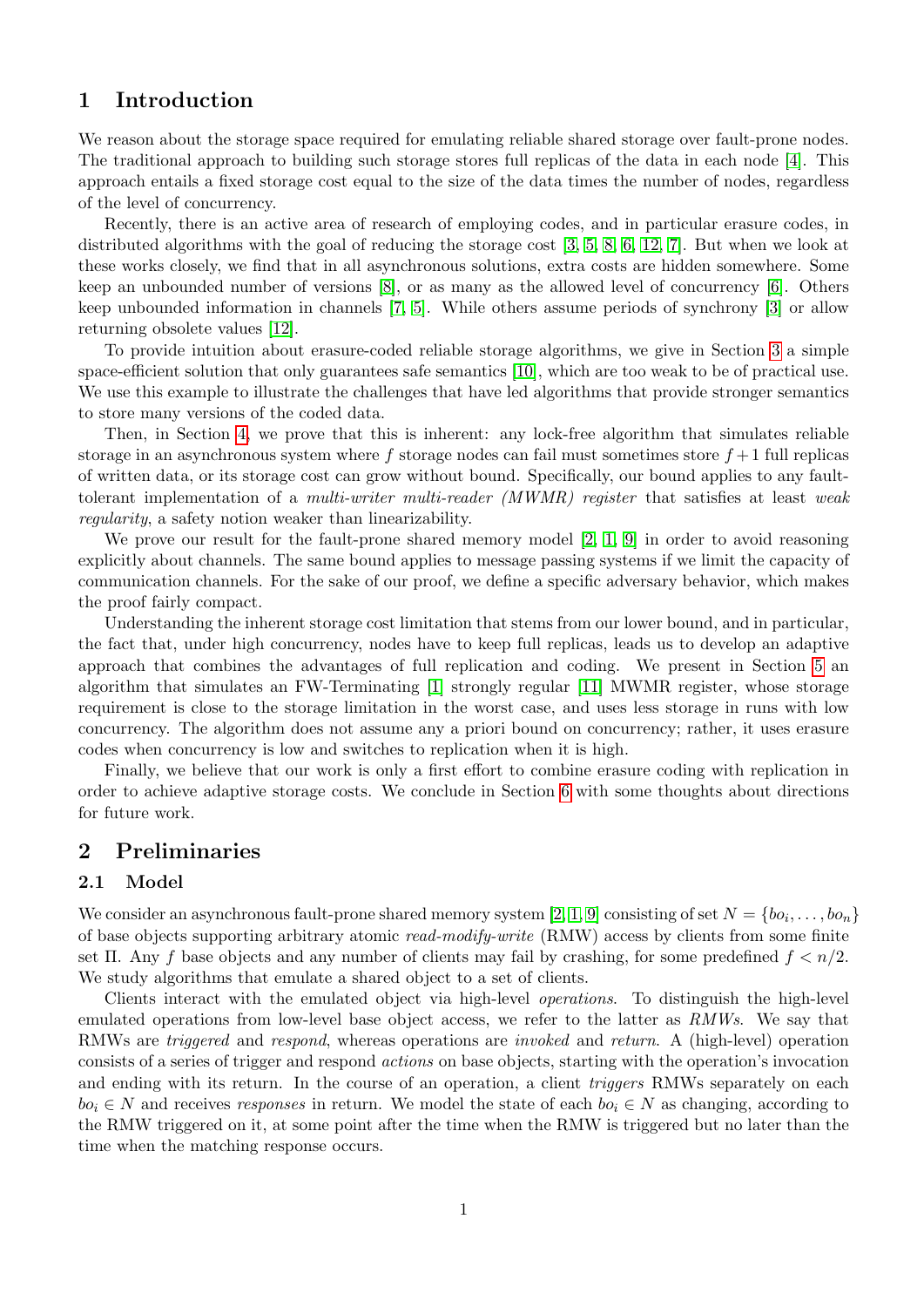An *algorithm* defines the behavior of clients as deterministic state machines, where state transitions are associated with actions such as RMW trigger/response. A configuration is a mapping to states from system components, i.e., clients and base objects. An *initial configuration* is one where all components are in their initial states.

A run of algorithm  $\tilde{A}$  is a (finite or infinite) alternating sequence of configurations and actions, beginning with some initial configuration, such that configuration transitions occur according to A. We use the notion of time t during a run r to refer to the configuration incurred after the  $t<sup>th</sup>$  action in r. A run fragment is a contiguous subsequence of a run.

We say that a base object or client is *faulty* in a run r if it fails any time in r, and otherwise, it is correct. A run is fair if (1) for every RMW triggered by a correct client on a correct base object, there is eventually a matching response, (2) every correct client gets infinitely many opportunities to trigger RMWs. We again use different terminology to distinguish incomplete invocations to the high-level service from incomplete RMWs triggered on base objects and refer to the former as outstanding operations and to the latter as pending RMWs.

Operation *op<sub>i</sub>* precedes operation *op<sub>j</sub>* in a run r, denoted *op<sub>i</sub>*  $\prec_r op_j$ , if *op<sub>i</sub>*'s response occurs before  $op_j$ 's invoke in r. Operations  $op_i$  and  $op_j$  are *concurrent* in a run r, if neither precedes the other. A run with no concurrent operations is *sequential*.

#### 2.2 Storage service definitions

We study emulations of an *MWMR register*, which stores a value v from a domain  $V$ , and offers an interface for invoking read and write operations. Initially, the register holds some distinguished initial value  $v_0 \in V$ . The sequential specification for this service is as follows: A read returns the latest written value, or  $v_0$  if none was written.

The storage resources consumed by the MWMR register emulations discussed herein are measured in units of bits. For constructive algorithmic results, bits are stored in base objects following writes triggered by clients, and correctness lies upon the existence of a decoding algorithm that can recover  $v \in V$  from the bits available to the reader. The common examples for such decoding algorithms are 1) the trivial decoder mapping  $D = \log_2 |\mathbb{V}|$  bits to the value v using the standard binary representation, as in the case of replication; and 2) an erasure-code decoder mapping a set of D or more code bits to v. For the impossibility proof we use a fundamental information theoretic argument that any representation, either coded or unncoded, cannot guarantee to recover v precisely from fewer than  $D = \log_2 |\mathbb{V}|$  bits. This argument excludes common storage-reduction techniques like compression and de-duplication, which only work in probabilistic setups and with assumptions on the written data.

We now proceed to detail the properties describing the MWMR register.

Liveness There is a range of possible liveness conditions, which need to be satisfied in fair runs of a storage algorithm. A wait-free object is one that guarantees that every correct client's operation completes, regardless of the actions of other clients. A lock-free object guarantees progress: if at some point in a run there is an outstanding operation of a correct client, then *some* operation eventually completes. An  $FW-terminating$  [\[1\]](#page-17-1) register is one that has wait-free *write* operations, and in addition, if there are finitely many *write* invocations in a run, then every *read* operation completes.

Safety Two runs are *equivalent* if every client performs the same sequence of operations in both, where operations that are outstanding in one can either be included in or excluded from the other. A linearization of a run r is an equivalent sequential execution that satisfies r's operation precedence relation and the object's sequential specification. A write w in a run r is relevant to a read rd in r [\[11\]](#page-18-9) if rd  $\not\prec_r w$ ; rel-writes $(r, rd)$  is the set of all writes in r that are relevant to rd.

Following Lamport [\[10\]](#page-18-7), we consider a hierarchy of safety notions. Lamport [10] defines *regular* and safe single-writer registers. Shao et al. [\[11\]](#page-18-9) extend Lamport's notion of regularity to MWMR registers, and give four possible definitions. Here we use two of them. The first is the weakest definition, and we use it in our lower bound proof. The second, which we use for our algorithm, is the strongest definition that is satisfied by ABD [\[4\]](#page-18-0) in case readers do not change the storage (no write-back): A MWMR register is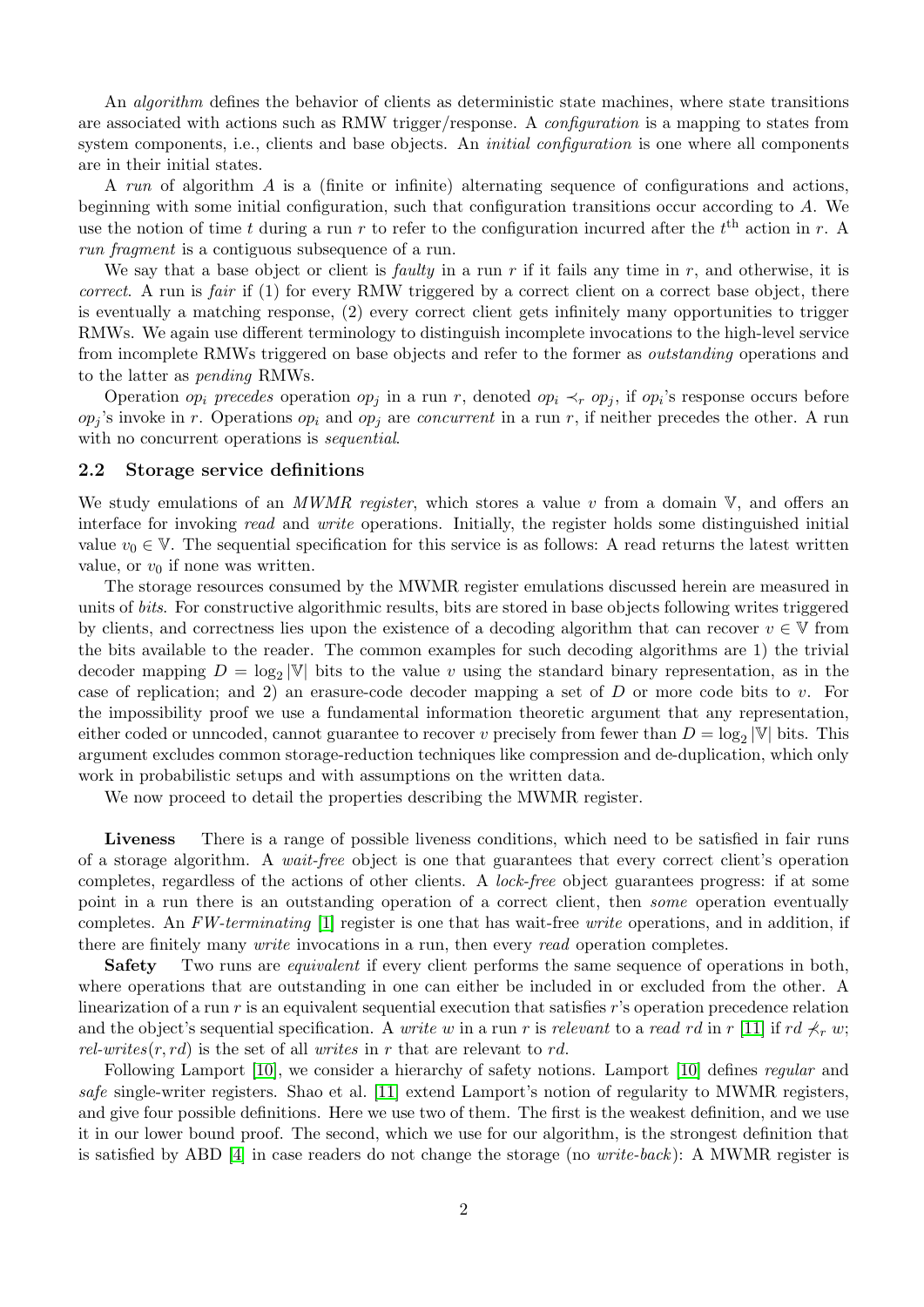weakly regular, (called MWRegWeak in [\[11\]](#page-18-9)), if for every run r and read rd that returns in r, there exists a linearization  $L_{rd}$  of the subsequence of r consisting of the write operations in r and rd. A MWMR register is strongly regular, (called  $MWRegWO$  in [\[11\]](#page-18-9)), if it satisfies weak regularity and the following condition: For all reads rd<sub>1</sub> and rd<sub>2</sub> that return in r, for all writes w<sub>1</sub> and w<sub>2</sub> in rel-writes(r, rd<sub>1</sub>)∩rel-writes(r, rd<sub>2</sub>), it holds that  $w_1 \prec_{L_{rd_1}} w_2$  if and only if  $w_1 \prec_{L_{rd_2}} w_2$ .

We extend the safe register definition and say that a MWMR register is *strongly safe* if there exists a linearization  $\sigma_w$  of the subsequence of r consisting of the *write* operations in r, and for every read operation rd that has no concurrent writes in r, it is possible to add rd at some point in  $\sigma_w$  so as to obtain a linearization of the subsequence of  $r$  consisting of the write operations in  $r$  and  $rd$ .

#### 2.3 Erasure codes

A k-of-n erasure code takes a value from domain  $V$  and produces a set S of n pieces from some domain  $E$  s.t. the value can be restored from any subset of S that contains no less than k different pieces. We assume that the size of each piece is  $D/k$ , and two functions encode and decode are given: encode gets a value  $v \in \mathbb{V}$  and returns a set of n ordered elements  $W = \{ \langle v_1, 1 \rangle, \ldots, \langle v_n, n \rangle \}$ , where  $v_1, \ldots, v_n \in \mathbb{E}$ , and decode gets a set  $W' \subset \mathbb{E} \times \mathbb{N}$  and returns  $v' \in \mathbb{V}$  s.t. if  $|W'| \geq k$  and  $W' \subseteq W$ , then  $v = v'$ . In this paper we use  $k = n - 2f$ . Note that when  $k = 1$ , we get full replication.

# <span id="page-3-0"></span>3 A Simple Algorithm

In order to develop intuition for the structure and limitations of distributed storage algorithms, we present in Section [3.1](#page-3-1) a simple storage-efficient algorithm that ensures safe semantics, but not regularity. Although this algorithm has no practical use, it shows that the impossibility result of Section [4](#page-5-0) does not apply to a weaker safety property. In Section [3.2,](#page-4-0) we then illustrate how this simple algorithm can be extended to ensure regularity using unbounded storage (similarly to some previous works), as proven to be inherent by our main result in the next section.

#### <span id="page-3-1"></span>3.1 Safe and wait-free algorithm

This algorithm simulates a wait-free and strongly safe MWMR register using erasure codes. It stores exactly *n* pieces of the data, one in each base object. The algorithm's definitions are presented in Algorithm [1,](#page-4-1) and the algorithm of client  $c_i$  can be found in Algorithm [2.](#page-4-2)

We define Timestamps to be the set of timestamps  $\langle num, c \rangle$ , s.t.  $num \in \mathbb{N}$  and  $c \in \Pi$ , ordered lexicographically. We define *Pieces* to be the set of pairs consisting of an element from  $\mathbb E$  (possible outputs of the encode function) and a number, and  $Chunks = Picces \times Times \times maps$ . Each base object bo<sub>i</sub> stores exactly one value from *Chunks*, initially  $\langle\langle v_{0_i}, i \rangle, \langle 0, 0 \rangle\rangle$ , where  $v_{0_i}$  is the *i*<sup>th</sup> piece of  $v_0$ .

Since memory is fault-prone, actions are triggered in parallel on all base objects. This parallelism is denoted using  $\|\textbf{for} \text{ in the code.}$  Operations then wait for  $n - f$  base objects to respond. Recall that  $n = 2f + k$ , so every two sets of  $n - f$  base objects have at least k pieces in common. Thus, if a write completes after storing pieces on  $n - f$  base objects, a subsequent read accessing any  $n - f$  base objects finds k pieces of the written value (as needed for restoring the value), provided that they are not over-written by later writes.

A write(v) operation (lines [1–9\)](#page-4-2) first produces n pieces from v using encode, then reads from  $n-f$  base objects to obtain a new timestamp, and finally, tries to store every piece together with the timestamp at a different base object. For every base object bo,  $c_j$  triggers the update RMW function, which overwrites bo only if  $c_j$ 's timestamp is bigger than the timestamp stored in bo.

A read (lines [13–19\)](#page-4-2) reads the values stored in  $n-f$  base objects, and then tries to restore valid data as follows. If  $c_j$  reads at least k values with the same timestamp, it uses the *decode* function, and returns the restored value. Otherwise, it returns  $v_0$ . The latter occurs only if there are outstanding *writes*, that had updated fewer than  $n - f$  base objects before the reader has accessed them. Therefore, these writes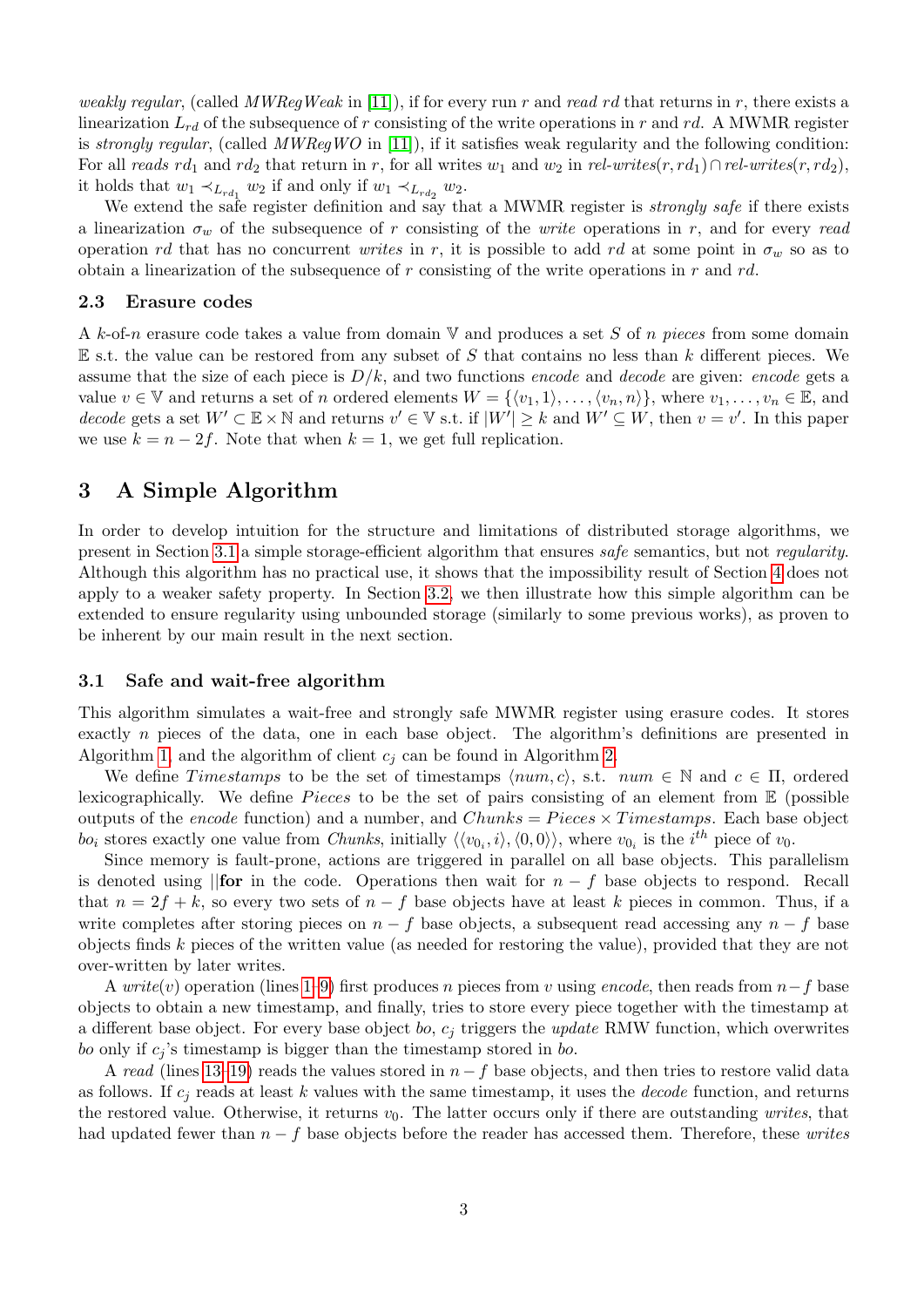are concurrent with  $c_j$ 's read, and by the safety property, any value can be returned in this case. The algorithm's correctness is formally proven in Appendix [A.1.](#page-13-0)

### <span id="page-4-1"></span>Algorithm 1 Definitions.

1:  $TimeStamps = N \times \Pi$ , with selectors num and c, ordered lexicographically. 2:  $P \text{ }| \mathbb{E} \times \mathbb{N}|$ 3: Chunks =  $\text{P}i eces \times \text{TimeStamps}$ , with selectors val, ts 4:  $encode : \mathbb{V} \to 2^{\mathbb{E} \times \{1, 2, ..., n\}}, decode : 2^{\mathbb{E} \times \{1, 2, ..., n\}} \to \mathbb{V}$ 5: s.t.  $\forall v \in \mathbb{V}$ ,  $encode(v) = \{\langle *, 1 \rangle, \dots, \langle *, n \rangle\} \wedge$ 6:  $\forall W \in 2^{\mathbb{E} \times \mathbb{N}}, \text{ if } W \subseteq encode(v) \land |W| \geq k, \text{ then } decode(W) = v$ 

<span id="page-4-2"></span>Algorithm 2 Safe register emulation. Algorithm for client  $c_i$ .

| 1: operation $write(v)$ |                                                                                                                |     | 13: operation $read()$                                                        |  |
|-------------------------|----------------------------------------------------------------------------------------------------------------|-----|-------------------------------------------------------------------------------|--|
| 2:                      | $W \leftarrow encode(v)$                                                                                       | 14: | $R \leftarrow \text{readValue}()$                                             |  |
| 3:                      | $R \leftarrow \text{readValue}()$                                                                              | 15: | if $\exists ts \text{ s.t. }  \{v \mid \langle ts, v \rangle \in R\}  \geq k$ |  |
| 4:                      | $ts \leftarrow \langle max(\lbrace ts   \langle \langle ts, * \rangle, *\rangle \in R \rbrace) + 1, j \rangle$ | 16: | $ts' \leftarrow ts$ s.t. $ \{v \mid \langle ts, v \rangle \in R\}  \geq k$    |  |
| 5:                      | $\parallel$ for all $\langle v, i \rangle \in W$                                                               | 17: | return $decode({v   \langle ts', v \rangle \in R})$                           |  |
| 6:                      | $update(bo_i, \langle v, i \rangle, ts) \geq trigger RMW on bo_i$                                              | 18: | return $v_0$                                                                  |  |
| 7:                      | wait for $n - f$ responses                                                                                     |     | $19:$ end                                                                     |  |
| 8:                      | return "ok"                                                                                                    |     | 20: procedure $readValue()$                                                   |  |
|                         | 9: end                                                                                                         | 21: | $R \leftarrow \{\}$                                                           |  |
|                         | 10: <b>update</b> $(bo, w, ts) \triangleq$                                                                     | 22: | $\parallel$ for i=1 to n                                                      |  |
| 11:                     | if $ts > \text{bo} \cdot ts$                                                                                   | 23: | $R = R \cup read(bo_i)$                                                       |  |
|                         | 12: $bo \leftarrow \langle w, ts \rangle$                                                                      | 24: | wait until $ R  \geq n-f$                                                     |  |
|                         |                                                                                                                | 25: | return $R$                                                                    |  |
|                         |                                                                                                                |     | 26: end procedure                                                             |  |

#### <span id="page-4-0"></span>3.2 Achieving regularity with unbounded storage

We now give intuition why extending this approach to satisfy regularity requires unbounded storage. Note that a read from a regular register must return a valid value even if it has concurrent writes, and that a write may remain outstanding indefinitely in case the writer fails.

Consider a system with  $n = 4$ ,  $f = 1$ ,  $k = 2$ , where  $b_1$  is faulty and clients  $c_1$  and  $c_2$  invoking  $write(v_1)$ and  $write(v_2)$  respectively, as illustrated in Figure [1a.](#page-5-1)

Since base objects may fail, clients  $c_1$  and  $c_2$  try to store their pieces in all the base objects in parallel (as in Algorithm [2\)](#page-4-2). Assume that  $c_1$ 's first RMW on  $b_2$  and  $c_2$ 's RMW on  $b_3$  take effect. If these RMWs would overwrite the pieces in  $b_1$  and  $b_2$ , and  $c_1$  and  $c_2$  would then immediately fail, the storage will remain with no restorable value. In this case, no later read can return a value satisfying regularity (note that since the two outstanding writes are concurrent with any future read, a safe register may return an arbitrary value). Therefore,  $c_1$  and  $c_2$  cannot overwrite the existed value in the base objects.

Consider next a client  $c_3$  attempting to write  $v_3$  as in Figure [1b.](#page-5-1) Even if  $c_3$  reads the base objects, it cannot learn of any complete write. Moreover, when its RMW takes effect on  $b_4$ , it cannot distinguish between a scenario in which  $c_2$  and  $c_3$  have failed (thus, their pieces can be overwritten), and the scenario in which one of  $c_2$  and  $c_3$  is slow and will eventually be the only client to complete a writes (in which case overwriting its value may leave the storage with no restorable value). Thus,  $c_3$  cannot overwrite any piece.

We can repeat this process by allowing an unbounded number of clients to invoke writes and store exactly one piece each, without allowing any piece to be overwritten. While this example only shows that a direct extension of Algorithm [2](#page-4-2) consumes unbounded storage, in the next section we prove a lower bound on the storage required by any protocol.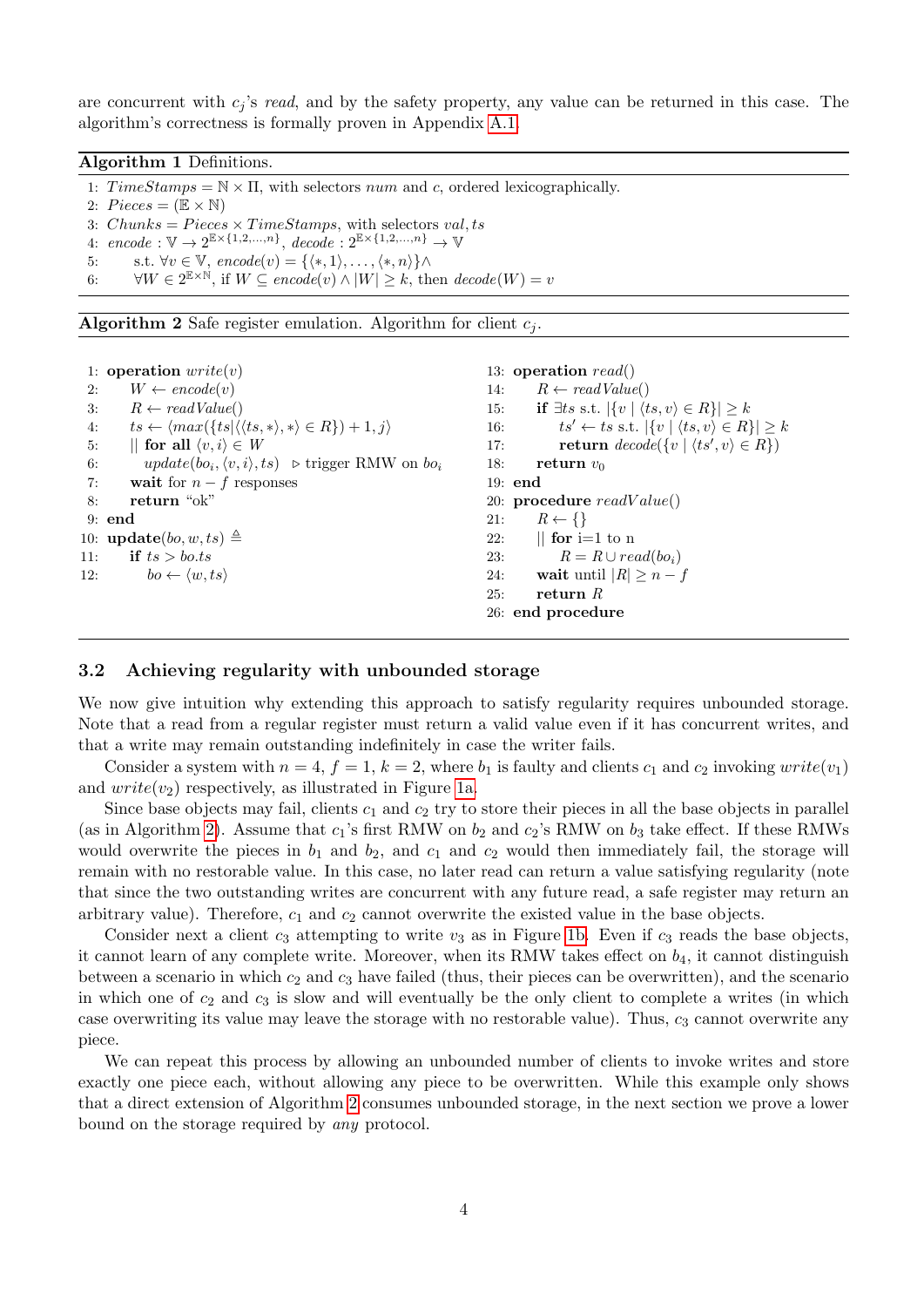<span id="page-5-1"></span>

Figure 1: Example scenarios of erasure coded regular storage;  $n = 4$ ,  $f = 1$ , and  $k = 2$ . Small boxes represent pieces of the written value. Complete arrows represent RMWs that took effect, and short arrows represent pending ones.

# <span id="page-5-0"></span>4 Storage Lower Bound

We now show a lower bound on the required storage of any lock-free algorithm that simulates weakly regular MWMR register. Our bound stipulates that if the number of clients that can invoke *write* operations is unbounded, then either (1) there is a time during which there exist  $f + 1$  base objects each of which stores at least  $D$  bits of some *write*, or  $(2)$  the storage can grow without bound.

Information theoretic storage model The storage lower bound presented in this section is obtained under a precise and natural information theoretic model of storage cost. We model the general behavior of a base object in a distributed protocol as follows. Upon each RMW operation triggered on it, the base object implements some function  $\mathcal{E}$ , whose inputs are the values currently stored in the base object and the data provided with the write. After the RMW operation, the bits output from  $\mathcal E$  are everything that is stored in the base object. Upon a read operation triggered on the base object, the bits currently stored in it are input to some function  $\mathcal{D}_i$ , whose output is the value returned to the reader. To justify this model, let us observe that the role of base objects in the distributed register emulation is to store sufficient information to guarantee successful information reconstruction by a client following some future read. In the next lemma we give a more formal definition of the functions  $\mathcal E$  and  $\mathcal D_i$ , and prove an elementary lower bound on the number of bits that  $\mathcal E$  needs to output.

<span id="page-5-2"></span>**Lemma 1.** Let  $\mathcal{E}$  be a function on s arguments  $u_1, \ldots, u_s$  taking values from sets  $\mathbb{U}_1, \ldots, \mathbb{U}_s$ , respectively. Let the output of  $\mathcal E$  be a binary vector  $\{0,1\}^{\ell}$ . If there exist s functions  $\{\mathcal D_i\}_{i=1}^s$  such that  $\mathcal{D}_i(\mathcal{E}(u_1,\ldots,u_s)) = u_i$  for every assignment to  $u_1,\ldots,u_s$ , then necessarily  $\ell \geq \lceil \log_2(|\mathbb{U}_1| \cdot \ldots \cdot |\mathbb{U}_s|) \rceil$ .

*Proof.* By a simple pigeonhole argument. For simplicity we assume that the sizes  $|\mathbb{U}_i|$  are powers of 2 for every i. Suppose the theorem statement is not true, that is, the output of  $\mathcal E$  has fewer than  $\log_2(|\mathbb{U}_1|\cdot\ldots\cdot|\mathbb{U}_s|)$  bits. Then there exist at least two assignments to  $u_1,\ldots,u_s$  that map to the same output of  $\mathcal E$ . Hence the outputs of the functions  $\{\mathcal D_i\}_{i=1}^s$  will be the same on both assignments, which is a violation because at least one  $u_i$  differs between the two assignments.  $\Box$ 

We next show how Lemma [1](#page-5-2) implies lower bounds on the storage used in base objects. Since the information reconstruction algorithm is run by the client on inputs from base objects, we may regard each RMW operation i as requiring the base object to store a value  $u_i$  from some set  $\mathbb{U}_i$ . The size of the set  $\mathbb{U}_i$  may change arbitrarily between writes and base objects. The particular choices of set sizes are immaterial for the current discussion, but in general they satisfy the necessary condition that globally on all surviving base objects the product of set sizes is at least |V|. In the next lemma we prove that the most general function implemented by a base object upon RMW is a function  $\mathcal E$  as specified in Lemma [1.](#page-5-2)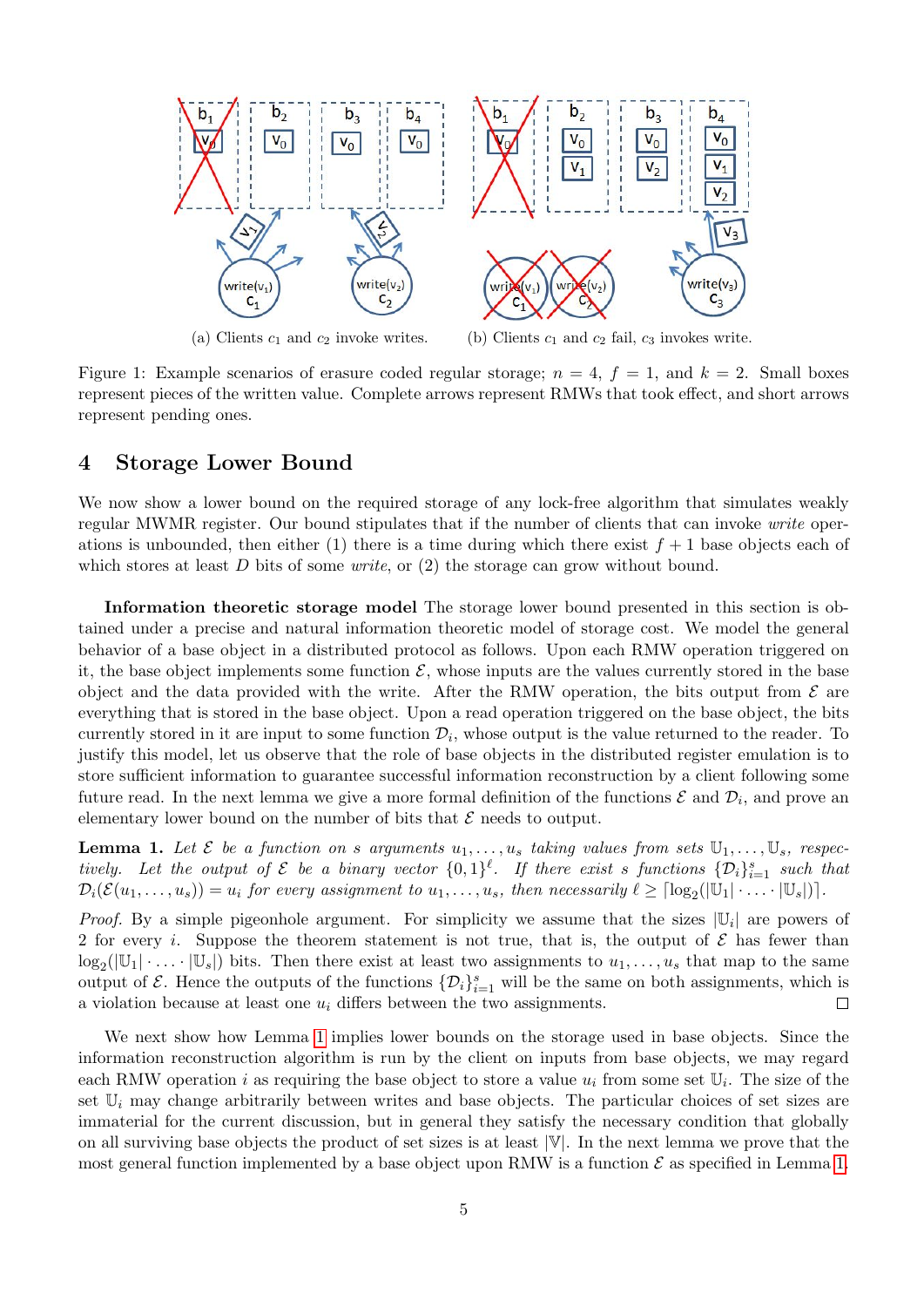<span id="page-6-0"></span>**Lemma 2.** Without loss of generality, a function  $\mathcal E$  used by a base object is a fixed ("hard coded") function that does not depend on the instantaneous values  $u_1, \ldots, u_s$ .

*Proof.* Suppose the base object has a family of functions  $\mathcal{E}^1, \ldots, \mathcal{E}^m$  that each maps values  $u_1, \ldots, u_s$  to bits. Then, in order to allow recovering the  $u_i$  values, we must store additional  $\log_2(m)$  bits to inform the functions  $\mathcal{D}_i$  about which  $\mathcal{E}^j$  function was used. Therefore, this scenario is equivalent to having  $\mathcal{E}(u_1,\ldots,u_s)=[\mathcal{E}^j(u_1,\ldots,u_s);j],$  where ; represents concatenation, and  $\mathcal E$  is a fixed function.  $\Box$ 

Lemma [2](#page-6-0) addresses the possibility of base objects to reduce the amount of storage by adapting their functions to the instantaneous stored values. The lemma proves that without prior knowledge on the written data it is not possible to adaptively reduce the storage requirement mandated by Lemma [1.](#page-5-2) Now we are ready to prove the main property needed for our storage model. The next theorem shows that each write to a base object *must* add a number of bits depending on the required set size for that write, irrespective of the information presently stored from prior writes.

<span id="page-6-1"></span>**Theorem 1.** Any write triggered on a base object wih value  $u_s \in \mathbb{U}_s$  adds at least  $\log_2(|\mathbb{U}_s|)$  bits.

*Proof.* We prove by induction on s. By the induction hypothesis after  $s - 1$  writes the base object stores  $\log_2(|\mathbb{U}_1| \cdot \ldots \cdot |\mathbb{U}_{s-1}|)$  bits. Then following write s triggered on the base object, we know from Lemmas [1,](#page-5-2)[2](#page-6-0) that any function implemented in the base object that will allow recovering  $u_1, \ldots, u_s$  needs at least  $\log_2(|\mathbb{U}_1|\cdot\ldots\cdot|\mathbb{U}_s|)$  bits. By simple subtraction we get that the new write adds at least  $\log_2(|\mathbb{U}_s|)$ bits.  $\Box$ 

The outcome from Theorem [1](#page-6-1) is that the base object storage cost in bits is obtained as the sum of the storage requirements of individual writes. Hence in the sequel we can assume without loss of generality that each stored bit is associated with a particular write.

With the storage model in place, we now organize the proof as follows: First, in Observation [2,](#page-6-2) we observe a necessary condition for a write operation to complete. Next, we define an (unfair) adversary, and in Lemma [3,](#page-7-0) we show that under this adversary's behavior, no write operation can complete as long as the number of base objects that store at least  $D$  bits that are associated with some written value is less than f. Finally, in Lemma [4](#page-8-0) and Theorem [2](#page-8-1) we show that for every size  $S$ , for any algorithm that uses less storage than S and with which the number of base objects that store at least D bits of some written value is less than f at a given time we can build a fair run in which no write operation completes.

For any time t in a run  $r$  of an algorithm A we define the following sets, as illustrated in Figure [2.](#page-7-1)

- $C(t)$ : the set of all clients that have outstanding write operations at time t.
- $C^+(t) \subseteq C(t)$ : the set of clients that have outstanding write operations  $write_i(v_i)$  s.t. at least one bit associated with  $v_i$  is stored in one of the base objects or in one of the other correct clients at time t.
- $C^-(t) = C(t) \setminus C^+(t)$ . Clients in  $C^-(t)$  may have attempted to store a bit via an RMW that did not respond, or may have stored information that was subsequently erased, or may have not attempted to store anything yet.
- $F(t) = \{b_i \in N \mid b_i \text{ stores } D \text{ bits of some write at time } t \}.$

From the definition of  $C^+(t)$  we get the following:

<span id="page-6-3"></span>**Observation 1.** At any time t in a run r, the storage size is at least  $|C^+(t)|$  bits.

<span id="page-6-2"></span>Observation 2. Consider a run r of an algorithm that simulates a weakly regular lock-free MWMR register, and a write operation w in r. Operation w cannot return until there is time t s.t. for every  $B \subset N$  s.t.  $|B| = n - f$ , there is some client in  $C(t)$  whose pending write's value can be restored from B.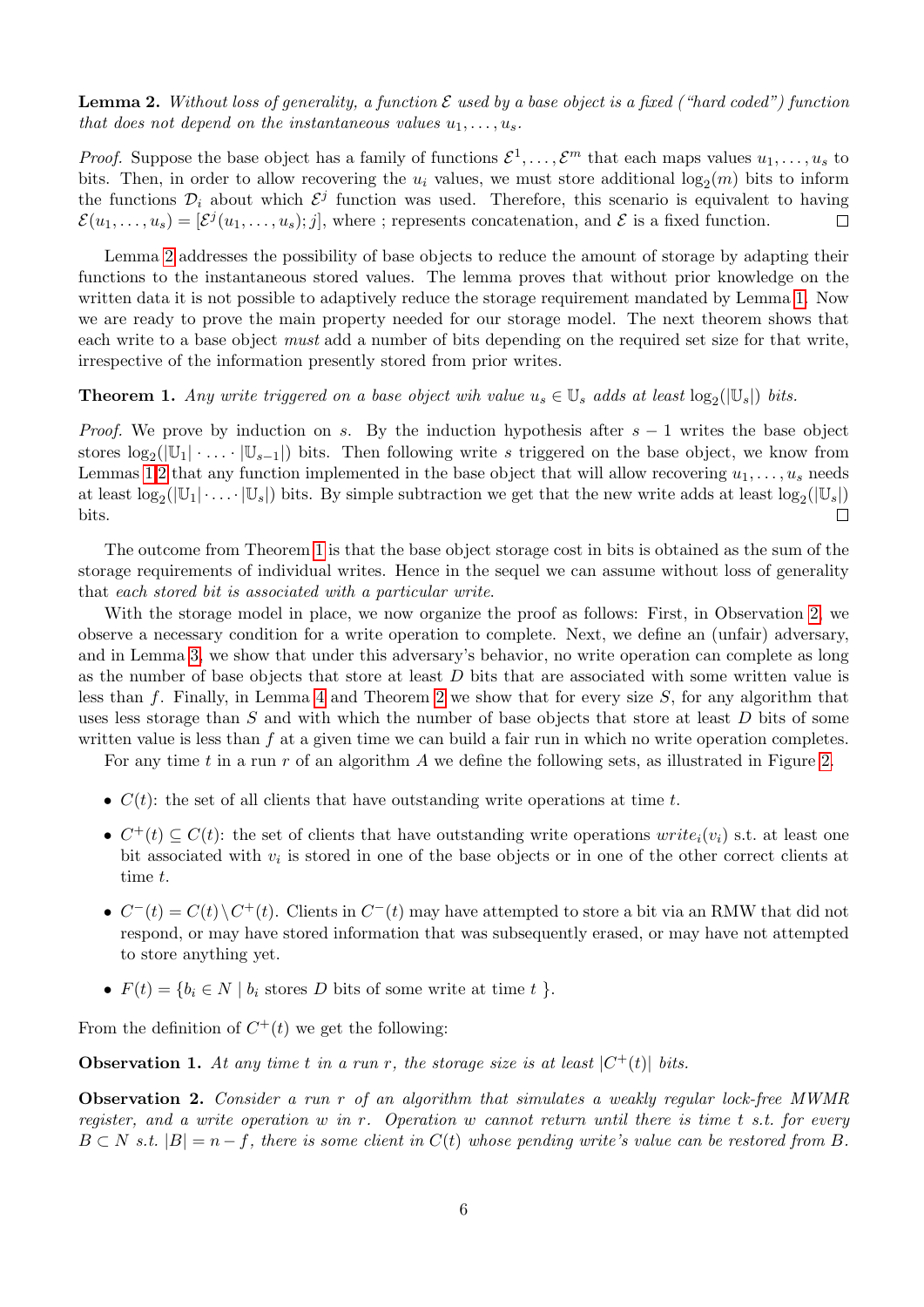<span id="page-7-1"></span>

Figure 2: Example run of a storage algorithm. Clients  $c_1, \ldots, c_4$  have outstanding writes.

*Proof.* Assume that some *write* completes when there is a set  $B \subset N$  s.t.  $|B| = N - f$  and there is no client in  $C(t)$  whose write's value can be restored from B. Now, let all the base objects in  $N \setminus B$  and all the clients in  $C(t)$  fail, and invoke a read operation rd. By lock-freedom, rd completes, although no value satisfying weak regularity can be returned. A contradiction. Г

For our lower bound, we define a particular environment behavior that schedules actions in a way that prevents progress:

**Definition 1.** (Ad) At any time t, Ad schedules an action as follows:

- 1. If there is a pending RMW on a base object in  $N \setminus F(t)$  by a client in  $C^-(t)$ , then choose the longest pending of these RMWs, allow it to take effect on the corresponding base object, and schedule its response.
- 2. Else, choose in round robin order a client  $c_i \in \Pi$  that wants to trigger an RMW, and schedule  $c_i$ 's action without allowing it to affect the base object yet.

In other words, Ad delays RMWs triggered by clients in  $C^+(t)$  as well as RMWs on base objects in  $F(t)$ , and fairly schedules all other actions. Thus, though this behavior may be unfair, in every infinite run of  $Ad$ , every correct client gets infinitely many opportunities to trigger RMWs. We demonstrate  $Ad$ 's behavior in Figure [2.](#page-7-1) (a) Clients  $c_2$  and  $c_4$  are in  $C^-(t)$  at time t, where  $c_4$  has no pending RMWs and  $c_2$  has one triggered RMW on  $b_1 \in F(t)$  and one triggered RMW on  $b_3 \notin F(t)$ . Therefore, by the first rule, Ad schedules the response on the RMW triggered by  $c_2$  on  $b_3$ . (b) In this example  $c_2$  overwrites  $b_3$ and so  $c_3$  moves from  $C^+$  to  $C^-$ . Since  $c_3$  is the only client that has a pending RMW on a base object not in  $F(t + 1)$ , Ad schedules the response on the RMW triggered by  $c_3$  on  $b_2$  at time  $t + 1$ . Now notice that at time  $t + 2$  there is no client in  $C^-(t+2)$  with a pending RMW on a base object in  $N \setminus F(t+2)$ , and thus, by the second rule, Ad chooses in round robin a client in  $\Pi$  and allows it to trigger an RMW.

The following observation immediately follows from the adversary's behavior.

<span id="page-7-2"></span>**Observation 3.** Assume an infinite run r in which the environment behaves like  $Ad$ . For each base object bo, if bo  $\in F(t)$  at some time t, then bo  $\in F(t')$  for all  $t' > t$ .

Another consequence of Ad's behavior is captured by the following:

<span id="page-7-0"></span>**Lemma 3.** As long as the environment behaves like Ad, for any time t when  $|F(t)| \leq f$ , there is a set B of  $n - f$  base objects s.t. there is no client in  $C(t)$  whose value can be restored from B at time t.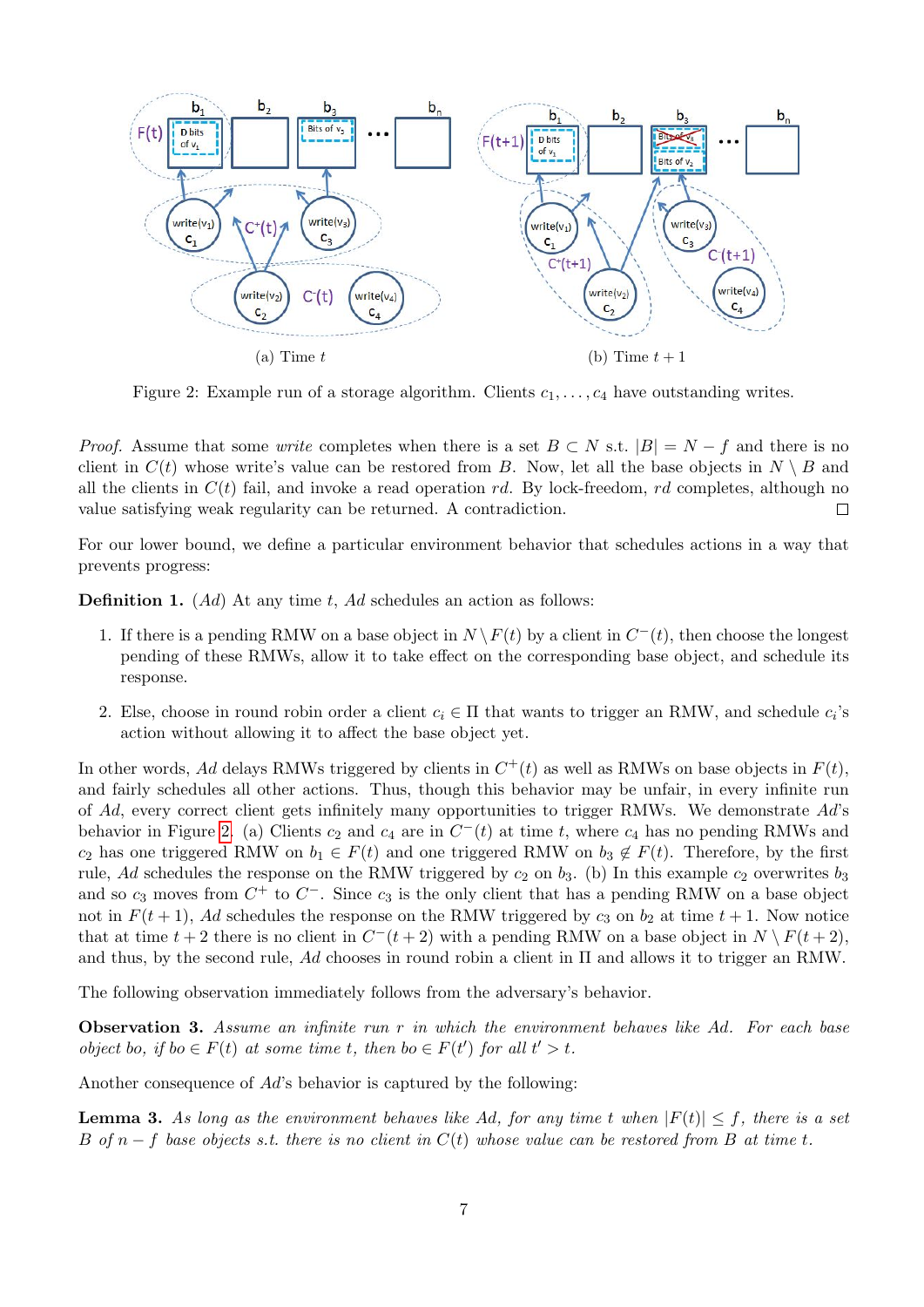*Proof.* As soon as a client  $c_i$  stores a piece of data in a base object,  $c_i$  joins  $C^+$ , and from that point on, as long as its data remains in the system,  $c_i$  is prevented by Ad from storing any further values. Therefore, unless  $c_i$  stores all  $D$  bits of its value in some base object, it is impossible to reconstruct this value from the bits that were stored. Since the number of base objects storing all D bits of some client value at some time t is no more than  $|F(t)|$ , and since  $|F(t)| \leq f$ , the lemma follows.

 $\Box$ 

 $\Box$ 

From Observation [2](#page-6-2) and Lemma [3](#page-7-0) we conclude:

<span id="page-8-2"></span>Corollary 1. Consider a run r of an algorithm that simulates a weakly regular lock-free MWMR register. If the adversary behaves like Ad, and  $|F(t)| \leq f$  for all t in r, then no write completes in r.

Having shown that adversary  $Ad$  can prevent progress in algorithms that store  $D$  bits of information in too few base objects, we turn to show that we can prevent progress also in fair runs, leading to violation of lock-freedom.

<span id="page-8-0"></span>Lemma 4. Consider a finite run r with t steps of an algorithm that simulates a lock-free MWMR register, where the environment behaves like adversary Ad. If  $C^{-}(t) \neq \{\}$  and  $|F(t)| \leq f$ , then it is possible to extend r by allowing the environment to continue to behave like Ad up to a time  $t' \geq t$  when either  $|F(t')| > f$  or some client  $c_i \in C(t')$  either returns (i.e., completes the write) or receives a response from some base object.

*Proof.* Consider a client  $c_i \in C^{-}(t)$ , and denote by  $T_{c_i}(t)$  the set of base objects on which  $c_i$  has pending RMWs at time  $t$ . We first show that if  $c_i$  neither receives a response from any base object nor returns, we can extend r to some time  $t''$  s.t.  $|T_{c_i}(t'')| > f$  at time  $t''$ .

We extend r by allowing the environment to continue to behave like  $Ad$  until the first time  $t'$  in which  $c_i$  is the next client chosen by the adversary to trigger an RMW. If  $c_i$  receives a response from some base object by time t', we are done. Else, by definition of  $Ad$ ,  $T_{c_i}(t') \subseteq F(t')$ . Now consider a fair run r' that is identical to r till time t', and at time t' all the clients except  $c_i$  fail. Notice that  $|T_{c_i}(t')| \leq |F(t')| \leq f$ , so  $c_i$  cannot wait for responses from base objects in  $T_{c_i}(t')$ , and therefore, by lock-freedom,  $c_i$  either returns, or triggers an RMW on some base object in  $N \setminus T_{c_i}(t')$  at time t' in r'. The runs r and r' are indistinguishable to  $c_i$ , hence,  $c_i$  either returns or triggers an RMW on some base object in  $N \setminus T_{c_i}(t')$  at time  $t'$  in r. If  $c_i$  returns we are done.

We repeat this extension several times until, (after at most  $f+1$  times), at some time  $t''$ ,  $|T_{c_i}(t'')| > f$ . If  $|F(t'')| > f$ , we are done. Otherwise,  $T_{c_i}(t'') \nsubseteq F(t'')$ , and therefore, Ad schedules a response to one of the pending RMWs of  $c_i$  at time  $t''$ .

<span id="page-8-1"></span>Theorem 2. For any S, there is no algorithm that simulates a weakly regular lock-free MWMR register with less storage than S s.t. at every time t,  $|F(t)| \leq f$ .

*Proof.* Assume by way of contradiction that there is such an algorithm, A. We build a run of A in which the environment behaves like adversary Ad.

We iteratively build a run r with infinitely many responses, starting by invoking  $S$  write operations and allowing the run to proceed according to  $Ad$  until some time t. By the assumption, the storage is less than S, so by Observation [1,](#page-6-3)  $|C^+(t)| < S$ , and since  $|C(t)| = S$ ,  $C^-(t) \neq \{\}$ . Now since  $|F(t)| \leq f$ , by Lemma [4,](#page-8-0) we can extend r to a time  $t'$ , where the environment behaves like Ad until time  $t'$  and some client  $c_i \in C^{-}(t')$  either returns or receives a response from some base object at time t'. By Corollary [1,](#page-8-2)  $c_i$  does not return, and thus, it receives a response.

By repeating this process, we get a run  $r$  with infinitely many responses. By Observation [3,](#page-7-2) and by the assumption that  $|F(t)| \leq f$ , there is a time  $t_1$  in r s.t. for any time  $t_2 > t_1$ ,  $F(t_1) = F(t_2)$ . Notice that by the adversary's behavior, each correct client gets infinitely many opportunities to trigger RMWs. In addition, since Ad picks responses from base objects not in  $F(t)$  in the order they are triggered, every client that receives infinitely many responses, receives a response to every RMW it triggers on a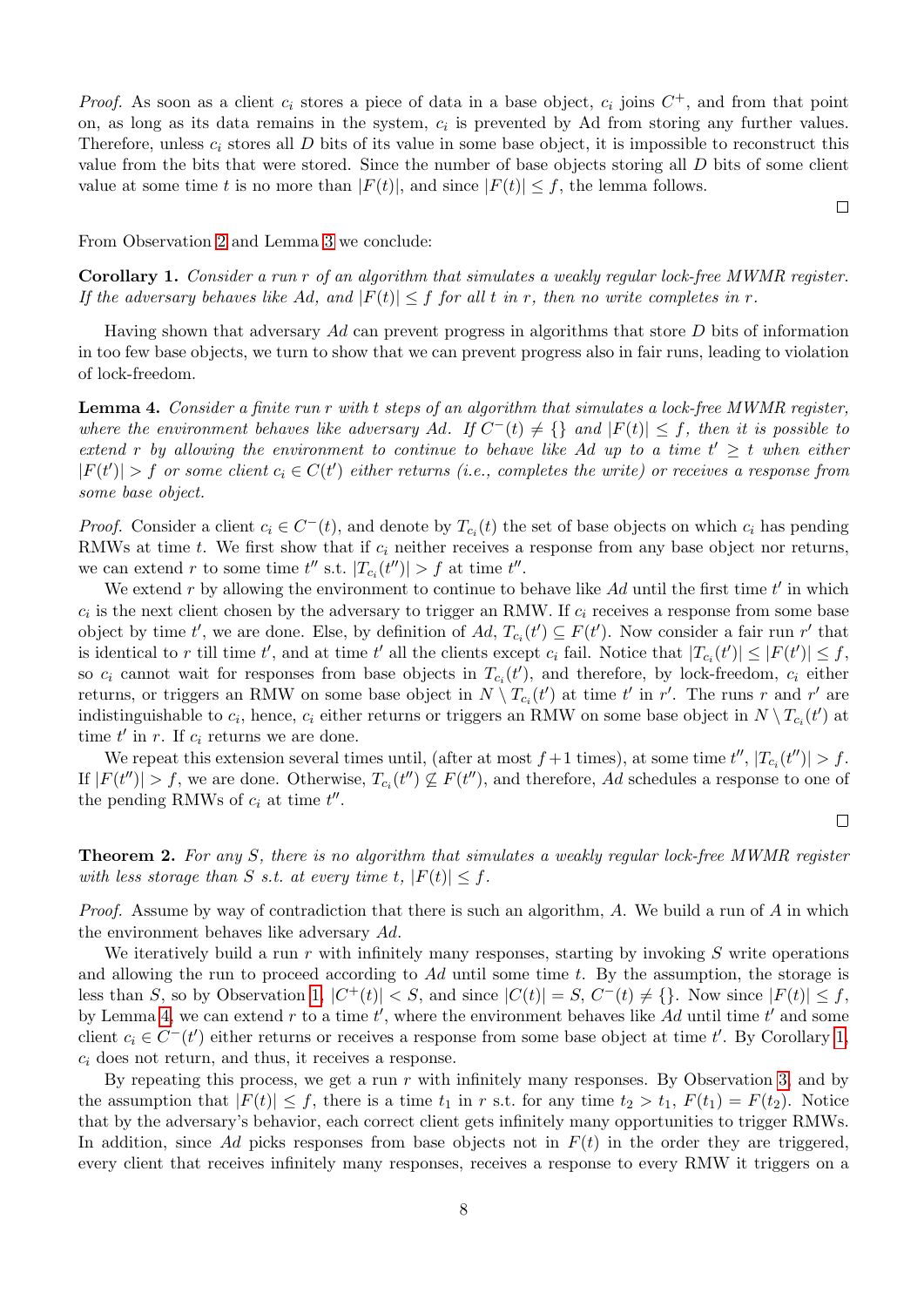base object in  $N \setminus F(t_1)$ . Therefore, we can build a fair run r' that is identical to r but every base object  $bo \in F(t_1)$  fails at time  $t_1$ , and every client that receives finitely many responses fails after its last response. Since there are infinitely many responses in  $r'$  and the number of clients invoking operations in this run is finite, there is at least one client that receives infinitely many responses in  $r'$ , and thus is correct in  $r$ . Therefore, by lock-freedom, some client eventually completes its write operation in  $r'$ . Since  $r$  and  $r'$  are indistinguishable to all clients and base objects that are correct in both, the same is true in r. A contradiction to Corollary [1.](#page-8-2)

From Theorem [2,](#page-8-1) it follows that if the storage is bounded, then there is a time in which  $f + 1$  base objects store D bits of some write. This yields the following bound:

 $\Box$ 

Corollary 2. There is no algorithm that simulates a weakly regular lock-free MWMR register and stores less than  $(f+1)D$  bits in the worst case.

# <span id="page-9-0"></span>5 Strongly Regular MWMR Register Emulation

We present a storage algorithm that combines full replication with erasure coding in order to achieve the advantages of both. The main idea behind our algorithm is to have base objects store pieces from at most k different writes, and then turn to store full replicas. In Appendix [A.2,](#page-14-0) we prove the following about our algorithm:

Theorem [3.](#page-17-2) There is an FW-terminating algorithm that simulates a strongly regular register, whose storage is bounded by  $(2f + k)2D$  bits, and in runs with at most  $c < k$  concurrent writes, the storage is bounded by  $(c+1)D/k$  bits. Moreover, in a run with a finite number of writes, if all the writers are correct, the storage is eventually reduced to  $(2f + k)D/k$  bits.

Data structure The algorithm uses the same definitions as the safe one (Section [3\)](#page-3-0), given in Algorithm [1,](#page-4-1) and its pseudocode appears in Algorithms [3](#page-11-1) and [4.](#page-11-2) The algorithm relies on a set of  $n$  shared base objects  $bo_1, \ldots, bo_n$  each of which consists of three fields  $V_p$ ,  $V_f$ , and storedTS:

> $bo_i = \langle storedTS, V_p, V_f \rangle$  s.t.  $V_f, V_p \subset Chunks$ , and storedTS  $\in TimeStamps$ , initially  $\langle 0, 0 \rangle, \{\langle 0, 0 \rangle, \langle v_{0_i}, i \rangle \rangle\}, \{\}\rangle.$

The  $V_p$  field holds a set of timestamped coded pieces of values so that the  $i^{th}$  piece of any value can only be stored in the  $V_p$  field of object  $bo_i$ . The  $V_f$  field stores a timestamped replica of a *single* value, (which for simplicity is represented as a set of k coded pieces). And storedTS holds the highest timestamp of a write that is known to this object to have completed the update round on  $n - f$  base objects (see below).

Write operation and storage efficiency The write operation (lines  $3-15$ ) consists of 3 sequentially executed rounds: read timestemp, update, and garbage collection; and, the read consists of one or more sequentially executed *read* rounds. At each round, the client invokes RMWs on all base objects in parallel, and awaits responses from at least  $n - f$  base objects. The read rounds of both write and read rely on the readValue routine (lines [23–31\)](#page-11-2) to collect the contents of the  $V_p$  and  $V_f$ , fields stored at  $n - f$  base objects as well as to determine the highest storedTS timestamp known to these objects. The implementations of the update and garbage collection rounds are given by the update (lines [32–39\)](#page-11-2) and GC (lines [40–45\)](#page-11-2) routines, respectively.

The write implementation starts by breaking the supplied value  $v$  into  $k$  erasure-coded pieces (line [4\)](#page-11-1). This is followed by invoking the read round where the client uses the combined contents of the  $V_p$ ,  $V_f$  and storedTS fields returned by readValue to determine the timestamp ts to be stored alongside v on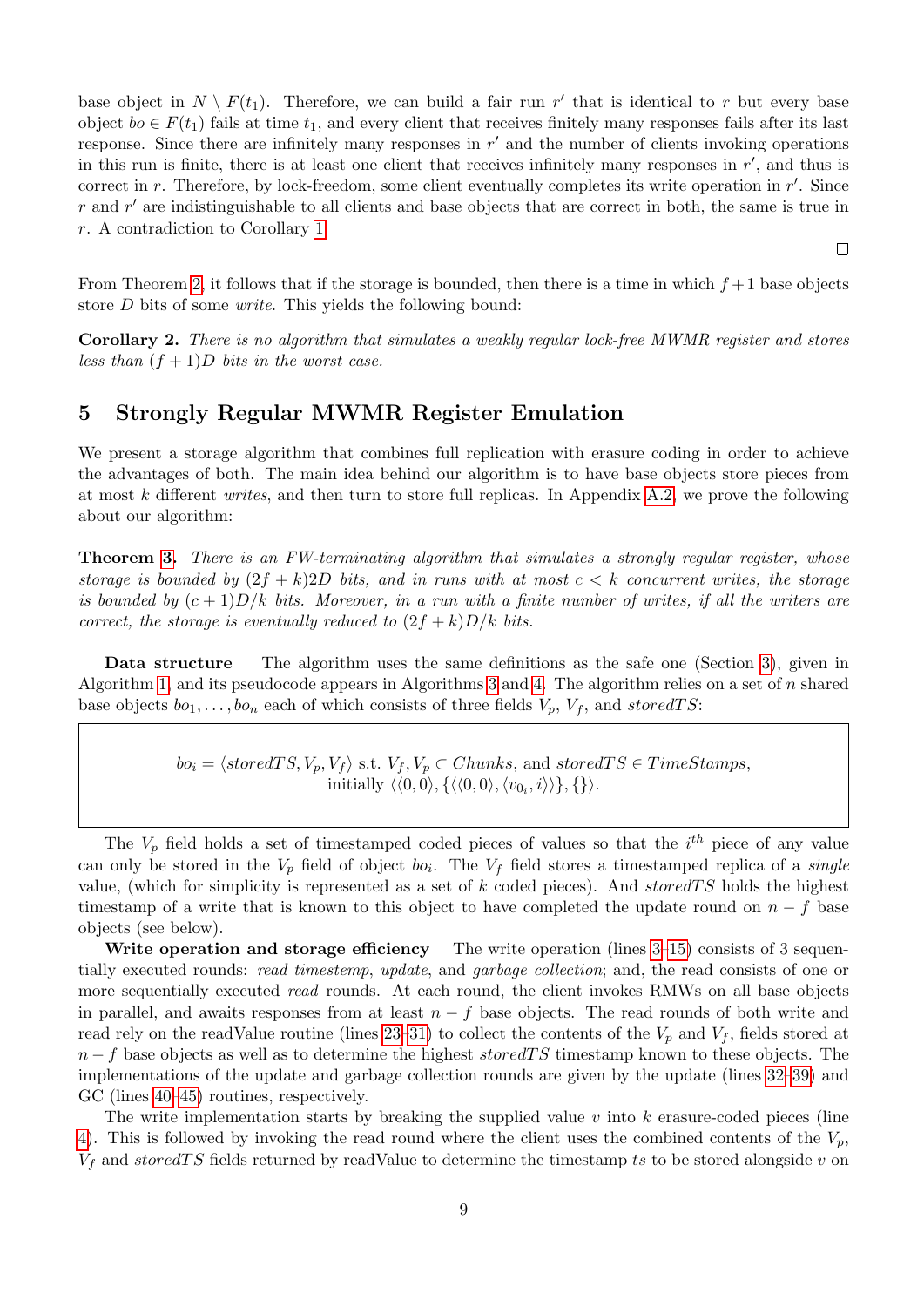the base object. This timestamp is set to be higher than any other timestamp that has been returned (line [6\)](#page-11-1) thus ensuring that the order of the timestamps associated with the stored values is compatible with the order of their corresponding writes (which is essential for regularity).

The client then proceeds to the update round where it attempts to store the  $i^{th}$  coded piece  $\langle e, i \rangle$  of v in  $bo_i.V_p$  if the size of  $bo_i.V_p$  is less than k (lines [36\)](#page-11-2), or its full replica in  $bo_i.V_f$  if ts is higher than the timestamp associated with the value currently stored in  $bo_i.V_f$  (line [38\)](#page-11-2). Note that storing  $\langle e, i \rangle$  in  $bo_i.V_p$ coincides with an attempt to reduce its size by removing stale coded pieces of values whose timestamps are smaller than stored TS (line [36\)](#page-11-2). This guarantees that the size of  $V_p$  never exceeds the number  $c < k$ of concurrent writes, which is a key for achieving our adaptive storage bound. Lastly, the client updates  $bo<sub>i</sub> stored TS$  so as its new value is at least as high as the one returned by the readValue routine. This allows the timestamp associated with the latest complete update to propagate to the base object being written, in order to prevent future writes of old pieces into this base object.

In the write's garbage collection round, the client attempts to further reduce the storage usage by (1) removing all coded pieces associated with timestamps lower than ts from both  $bo_i.V_p$  and  $bo_i.V_f$  (lines [41–42\)](#page-11-2), and (2) replacing a full replica (if it exists) of its written value v in  $bo_i.V_f$  with its  $i^{th}$  coded piece  $\langle e, i \rangle$  (line [44\)](#page-11-2). It is safe to remove the full replica and values with older timestamps at this point, since once the update round has completed, it is ensured that the written value or a newer written value is restoreable from any  $n - f$  base objects. This mechanism ensures that all coded pieces except the ones comprising the value written with the highest timestamp are eventually removed from all objects'  $V_p$  and  $V_f$  sets, which reduces the storage to a minimum in runs with finitely many writes, which all complete. The garbage collection round also updates the  $bo_i.stored TS$  field to ensure its value is at least as high as ts, reflecting the fact that a write with  $ts' > ts$  that the update round.

Key Invariant and read operation The write implementation described above guarantees the following key invariant: at all times, a value written by either the latest complete write or a newer write is available from every set consisting of at least  $n - f$  base objects (either in the form of k coded pieces in the objects'  $V_p$  fields, or in full from one of their  $V_f$  fields). Therefore, a read will always be able to reconstruct the latest completely written or a newer value provided it can successfully retrieve k matching pieces of this value. However, a read round may sample different base objects at different times (that is, it does not necessarily obtain a snapshot of all base objects), and the number of pieces stored in  $V_p$  is bounded. Thus, the read may be unable to see  $k$  matching pieces of any single new value for indefinitely long, as long as new values continue to be written concurrently with the read.

To cope with such situations, the reads are only required to return in runs where a finite number of writes are invoked, thus only guaranteeing FW-Termination. Our implementation of read (lines  $16-22$ ) proceeds by invoking multiple consecutive rounds of RMWs on the base objects via the readValue routine. After each round, the reader examines the collection of the values and timestamps returned by the base objects to determine if any of the values having  $k$  matching coded pieces are associated with timestamps that are at least as high as  $storedTS$  (line [18\)](#page-11-1). If any such value is found, the one associated with the highest timestamp is returned (line [21\)](#page-11-1). Otherwise, the reader proceeds to invoke another round of base object accesses. Note that returning values associated with older timestamps may violate regularity, since they may have been written earlier than the write with timestamp storedTS, which in turn may have completed before the read was invoked.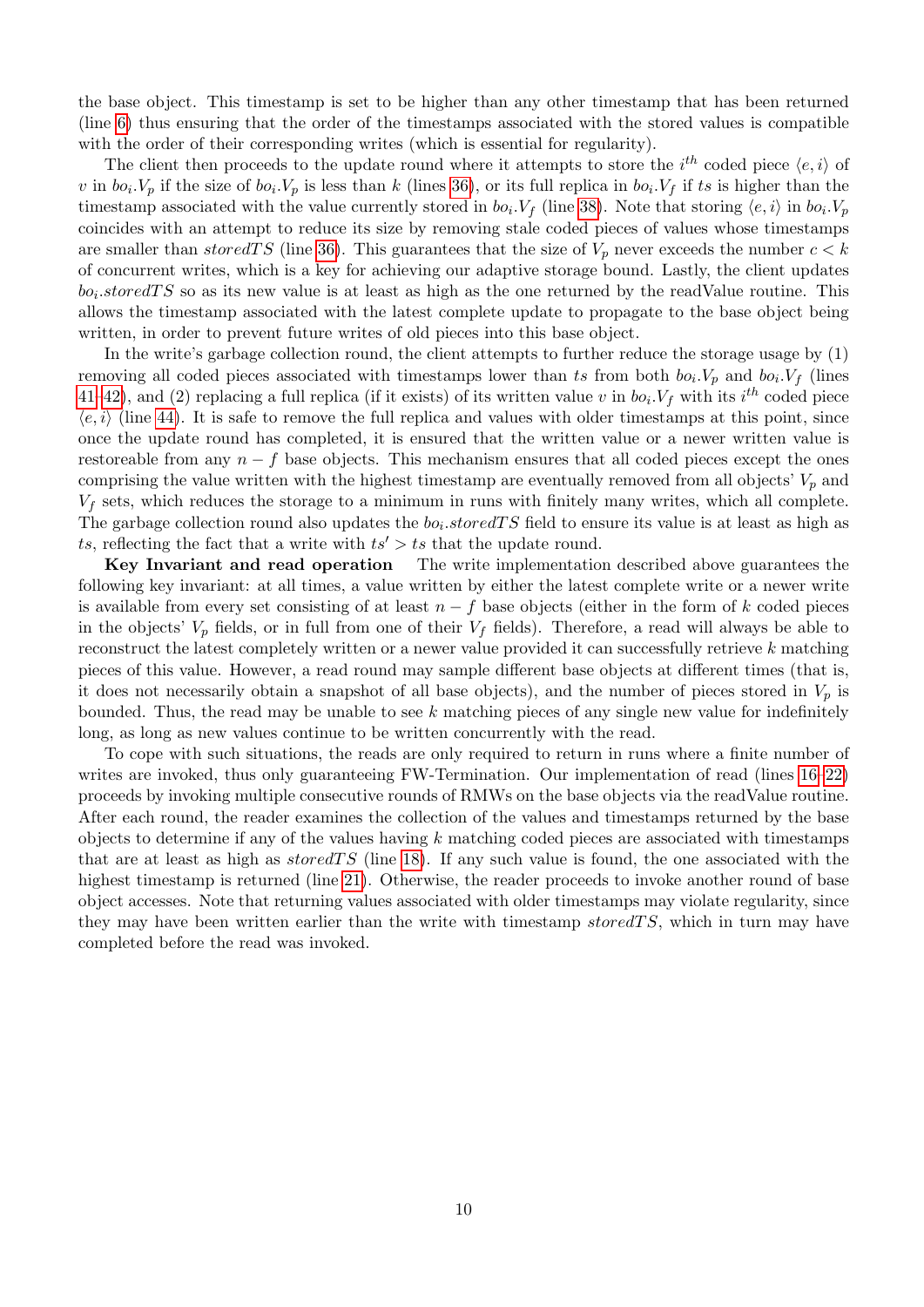<span id="page-11-1"></span>**Algorithm 3** Strongly regular register emulation. Algorithm for client  $c_i$ .

1: local variables: 2: storedTS, ts  $\in$  TimeStamp, WriteSet  $\in$  Pieces 3: operation  $Write(v)$ 4:  $WriteSet \leftarrow encode(v)$ 5:  $\langle storedTS, ReadSet \rangle \leftarrow readValue()$  .  $\triangleright$  round 1: read timestamps 6:  $n \leftarrow max(storedTS(num, max\{n' | \langle \langle n', * \rangle, *\rangle \in ReadSet\})$ 7:  $ts \leftarrow \langle n + 1, i \rangle$ 8:  $\parallel$  for i=1 to n  $\triangleright$  round 2: update 9:  $update(bo_i, WriteSet, ts, stored TS, i)$ 10: **wait** for  $n - f$  responses 11:  $\parallel$  for i=1 to n  $\triangleright$  round 3: garbage collect 12:  $GC(bo_i, WriteSet, ts, i)$ 13: wait for  $n - f$  responses 14: return "ok" 15: end 16: operation Read() 17:  $\langle stored \, TS, ReadSet \rangle \leftarrow readValue()$ 18: while  $\exists ts \ge stored TS \text{ s.t. } |\{(ts, v) | \langle ts, v \rangle \in ReadSet\}| \ge k$ 19:  $\langle stored \, TS, ReadSet \rangle \leftarrow readValue()$ 20:  $ts' \leftarrow \max_{ts \ge stored \, TS} (|\{\langle ts, v \rangle | \langle ts, v \rangle \in ReadSet\}| \ge k)$ 21: **return**  $decode({v | \langle ts', v \rangle \in ReadSet})$ 22: end

<span id="page-11-2"></span>Algorithm 4 Functions used in strongly regular register emulation.

23: procedure  $readValue()$ 24:  $ReadSet \leftarrow \{\}, T \leftarrow \{\}$ 25:  $\parallel$  for i=1 to n 26:  $tmp \leftarrow read(bo_i)$ 27:  $ReadSet \leftarrow ReadSet \cup tmp.V_f \cup tmp.V_p$ 28:  $T \leftarrow T \cup \{tmp.stored TS\}$ 29: **wait** for  $n - f$  responses 30: return  $\langle max(T), ReadSet \rangle$ 31: end procedure 32: update(bo, WriteSet, ts, storedTS, i)  $\triangleq$ 33: if  $ts \leq 6$ *o.storedTS* 34: **return**<br>35: **if**  $|bo.V_p| < k$ 35: if  $|bo.V_p| < k$   $\triangleright$  write a piece and remove old pieces 36: bo. $V_p \leftarrow bo.V_p \setminus \{ \langle ts', v \rangle \in bo.V_p \mid ts' < stored \textit{TS} \} \cup \{ \langle ts, \langle e, i \rangle \rangle \mid \langle e, i \rangle \in WriteSet \}$ 37: else if  $bo.V_f = \{\} \lor \exists ts' < ts : \langle ts', * \rangle \in bo.V_f$ ⊳ write a full replica 38: bo. $V_f \leftarrow {\langle \langle ts, \langle e, j \rangle \rangle | \langle e, j \rangle \in WriteSet \land j \in \{1, ..., k\} }$ 39: bo.storedTS  $\leftarrow max(bo.storedTS, storedTS)$ 40:  $\mathbf{GC}(bo, WriteSet, ts, i) \triangleq$ 41:  $bo.V_p \leftarrow {\langle ts', v \rangle \in bo.V_p|ts' \ge ts}$   $\triangleright$  keep only new pieces 42:  $bo.\dot{V}_f \leftarrow {\langle ts', v \rangle \in bo.\dot{V}_f |ts' \geq ts}$ 43: if  $\langle ts, *\rangle \in bo.V_f$   $\triangleright$  if  $V_f$  holds a full replica of my write 44: bo. $V_f \leftarrow {\langle \langle ts, \langle e, i \rangle \rangle | \langle e, i \rangle \in WriteSet}$   $\triangleright$  keep only one piece of it 45: bo.storedTS  $\leftarrow max(bo.storedTS, ts)$ 

# <span id="page-11-0"></span>6 Discussion

We studied the storage cost of shared register simulations in asynchronous fault-prone shared memory. We proved a lower bound on the required storage of any lock-free algorithm that simulates a weakly regular MWMR register. Our bound stipulates that if write concurrency is unbounded, then either (1)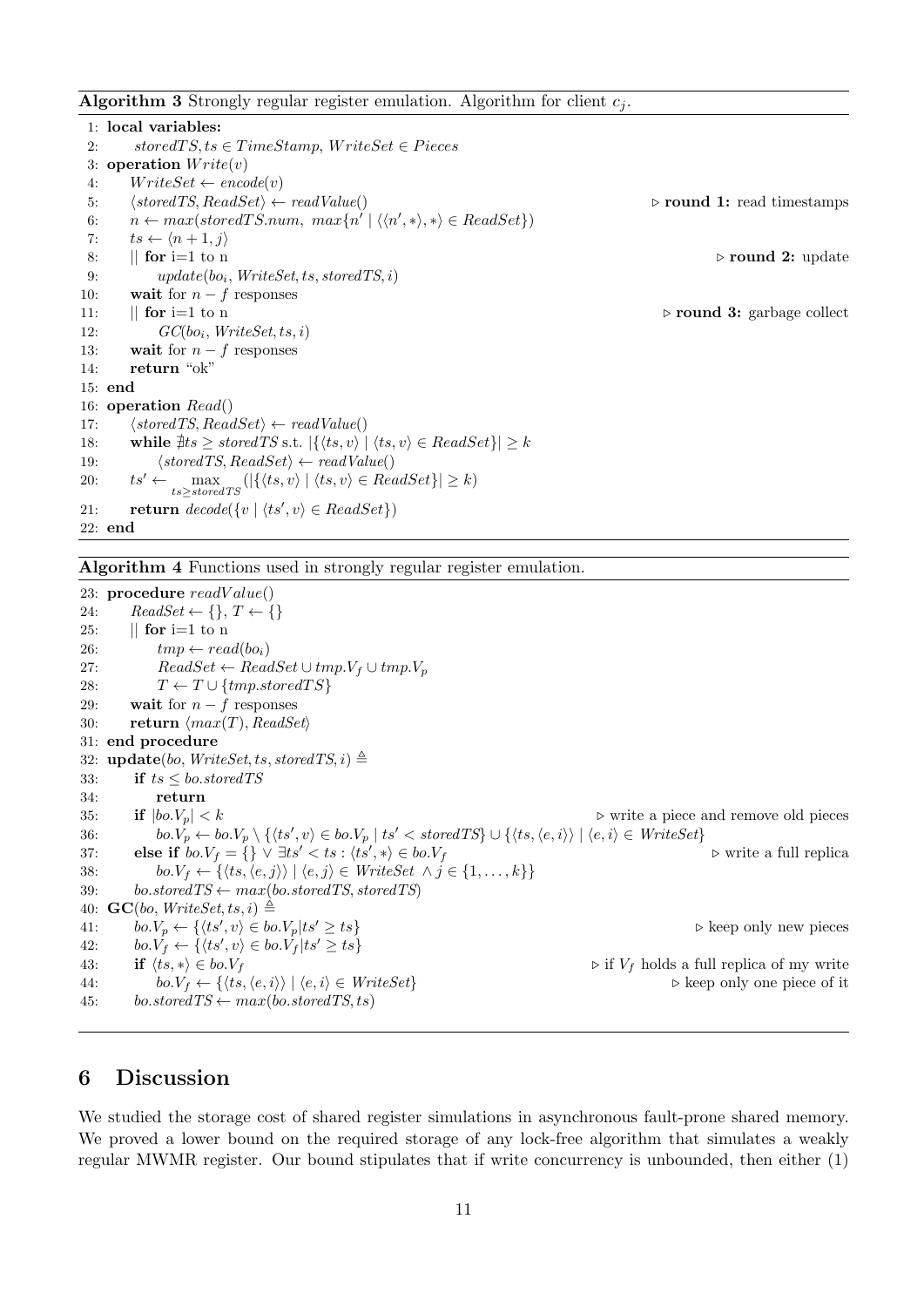there is a time during which there exist  $f + 1$  base objects each of which stores a full replica of some written value, or  $(2)$  the storage can grow without bound.

We showed that our lower bound does not hold for safe register emulation. And finally, by understanding these inherent limitations, we introduced a new technique for emulating shared storage by combining full replication with erasure codes. We presented an implementation of an FW-Terminating strongly regular MWMR register, whose storage cost is adaptive to the concurrency level of write operations up to certain point, and then turns to store full replicas. In periods during which there are no outstanding writes, our algorithm's storage cost is reduced to a minimum.

Our work leaves some questions open for future work. First, we conjecture that a wait-free implementation with similar storage costs requires readers to write. Second, our algorithm requires more storage than the bound. We believe that our technique can be used for implementing additional adaptive algorithms, with storage costs closer to the lower bound. Another interesting question that remains open is whether the liveness condition of the lower bound is tight. In other words, is there an algorithm that emulates an obstruction-free weakly regular register with a better storage cost.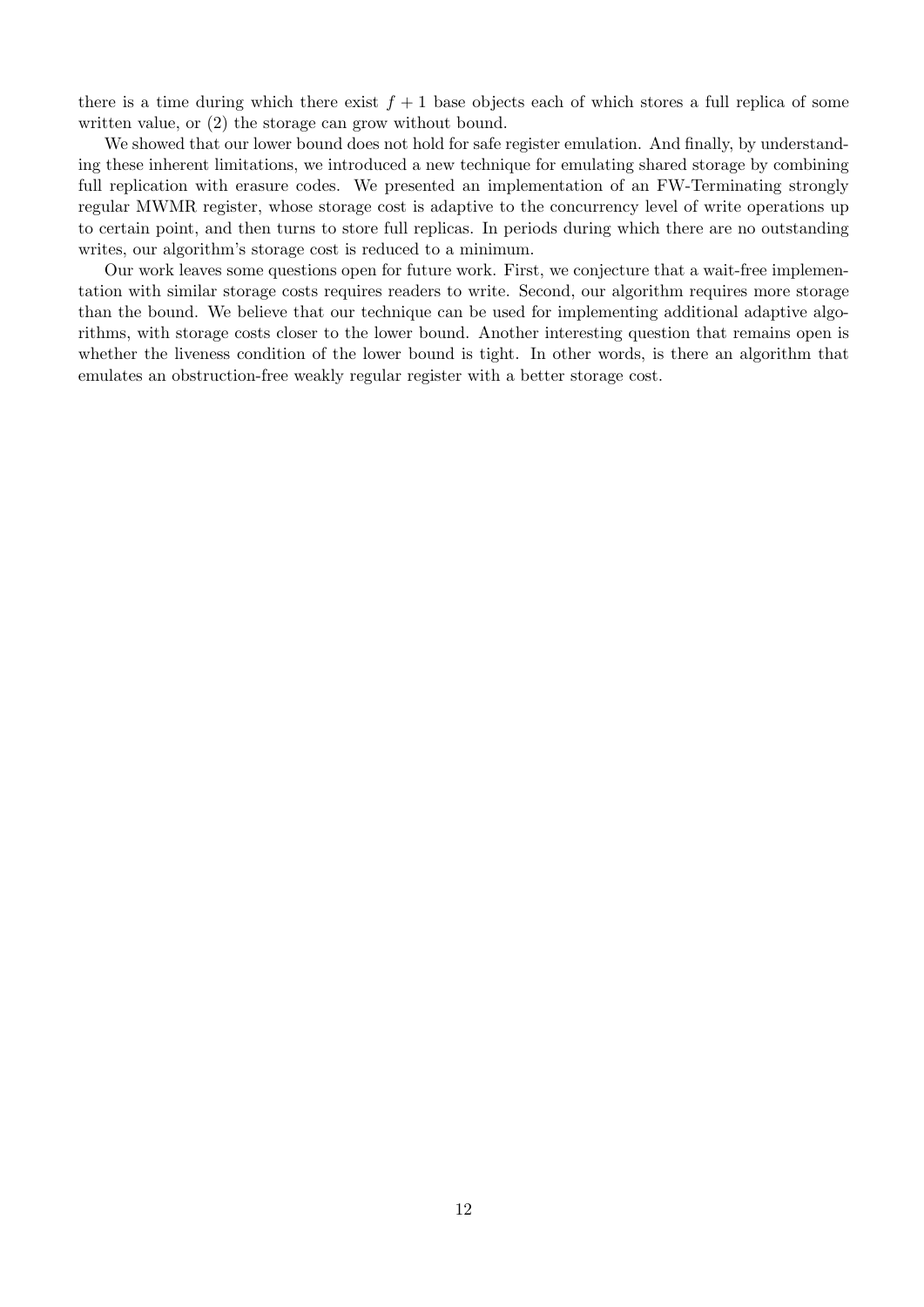# A Correctness Proofs

### <span id="page-13-0"></span>A.1 Wait-Free and Safe Algorithm

Here we prove the algorithm in Section [3.](#page-3-0)

#### **Lemma 5.** The storage of the algorithm is  $nD/k$ .

*Proof.* The size of each piece is  $D/k$ . We have n base objects, and each base object stores exactly one piece.

#### Lemma 6. The algorithm is wait-free.

Proof. There are no loops in the algorithm, and the only blocking instructions are the waits in lines [7](#page-4-2) and [24.](#page-4-2) In both cases, clients wait for no more than  $n - f$  responses, and since no more than f base objects can fail, clients eventually continue. Therefore, a client that gets the opportunity to perform infinitely many actions completes its operations.

We now prove that the algorithm satisfies strongly safety. We relay on the following single observation.

<span id="page-13-1"></span>Observation 4. The timestamps in the base objects are monotonically increasing.

**Definition 2.** For every run r, we define the sequential run  $\sigma_{w_r}$  as follows: All the completed write operations in r are ordered in  $\sigma_{w_r}$  by their timestamp.

<span id="page-13-4"></span>**Lemma 7.** For every run r, the sequential run  $\sigma_{w_r}$  is a linearization of r.

*Proof.* Since  $\sigma_{w_r}$  has no read operations, the sequential specification is preserved in  $\sigma_{w_r}$ . Thus, we left to show the real time order: For every two completed *writes*  $w_i$ ,  $w_j$  in r, we need to show that if  $w_i \prec_r w_j$ , then  $w_i \prec_{\sigma_r} w_i$ .

Denote  $w_i$ 's timestamp by ts. By Observation [4,](#page-13-1) at any point after  $w_i$ 's return, at least  $n-f$  base objects store timestamps bigger than or equal to ts. When  $w_j$  picks a timestamp, it chooses a timestamp bigger than those it reads from  $n - f$  base objects. Since,  $n > 2f$ ,  $w_i$  picks a timestamp bigger than ts, and therefore  $w_j$  is ordered after  $w_i$  in  $\sigma_{rd}$ .

#### $\Box$

 $\Box$ 

**Definition 3.** For every run r, for every read rd that has no concurrent write operations in r, we define the sequential run  $\sigma_{r_{rd}}$  by adding rd to  $\sigma_{w_r}$  after all the writes that precede it in r.

In order to show that the algorithm simulates a safe register, we proof in Lemmas [8](#page-13-2) and [9](#page-13-3) that the real time order and sequential specification respectively, are preserved in  $\sigma_{r_{rel}}$ .

<span id="page-13-2"></span>**Lemma 8.** For every run r, for every read rd that has no concurrent write operations in r,  $\sigma_{r_{rd}}$  preserves r's operation precedence relation (real time order).

*Proof.* By Lemma [7,](#page-13-4) the order between the writes in  $\sigma_{r_{rd}}$  are preserved, and by construction of  $\sigma_{rd}$  the order between rd and write operations is also preserved.

<span id="page-13-3"></span>Lemma 9. Consider a run r and any read rd that has no concurrent writes in r. Then rd returns the value written by the write with the biggest timestamp that precedes rd in r, or  $v_0$  if there is no such write.

 $\Box$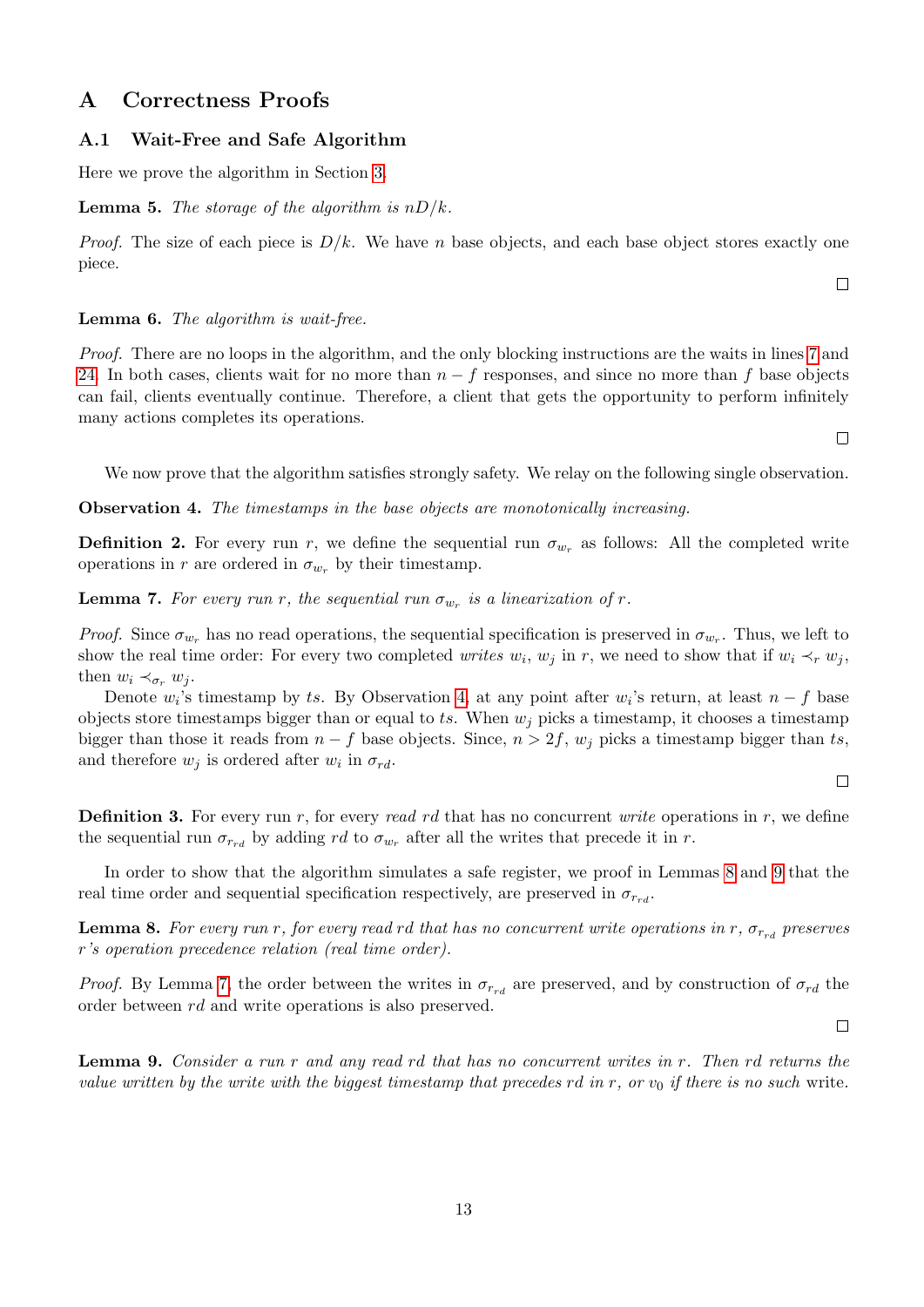*Proof.* In case there is no *write* before rd in r, since there are also no writes concurrent with rd, rd reads pieces with timestamp  $(0, 0)$  from all base objects, and thus, returns  $v_0$ . Otherwise, let w be the write $(v)$ associated with the biggest timestamp ts among all the *writes* invoked before  $rd$  in  $r$ . Let  $t$  be the time when rd is invoked. Recall that rd has no concurrent writes, so all the writes invoked before time t complete before time t and store there pieces in  $n - f$  base objects unless the base objects already hold a higher timestamp. By Observation [4](#page-13-1) and the fact that  $w$  has the highest timestamp by time  $t$ , we get that at time t there are at least  $n - f$  base objects that store a piece of v. Since  $n = 2f + k$ , every two sets of  $n - f$  base objects have at least k base objects in common. Therefore, rd reads at least k pieces of  $v$ , and thus, restores and returns  $v$ .

 $\Box$ 

Corollary 3. There exists an algorithm that simulates a safe wait-free MWMR register with a worst-case storage cost of  $nD/k = (2f/k + 1)D$ .

### <span id="page-14-0"></span>A.2 Strongly Regular Algorithm

Here we prove the algorithm in Section [5.](#page-9-0) We start by proving the storage cost.

<span id="page-14-1"></span>**Observation 5.** For every run of the algorithm, for every base object bo<sub>i</sub>, bo<sub>i</sub>, ts monotonically increasing.

<span id="page-14-3"></span>**Lemma 10.** Consider a run r of the algorithm, and two writes  $w_1, w_2$ , where  $w_1$  writes with timestamp ts<sub>1</sub>. If  $w_1 \prec_r w_2$ , then  $w_2$  sets its  $\hat{t}_s$ , to a timestamp that is not smaller than  $ts_1$ .

*Proof.* By Observation [5,](#page-14-1) for each base object bo, bo.ts is monotonically increasing. Therefore, after  $w_1$ finishes the garbage collection phase, there is a set S consisting of  $n-f$  base objects s.t. for each  $bo_i \in S$ ,  $bo<sub>i</sub>.ts \geq ts$ . Recall that  $n = 2f + k$ , thus every two sets of  $n - f$  base objects have at least one base object in common. Therefore,  $w_2$  gets a response from at least one base object in S in its first phase, and thus sets  $\hat{ts} = ts'$  s.t.  $ts' \ge ts$ .

**Lemma 11.** For any run r of the algorithm, for any base object bo at any time t in r, bo. $V_p$  does not store more than one piece of the same write.

Proof. The writes perform the second phase at most one time on each base object bo, and in each update they store at least one piece in  $bo.V_p$ . And since they does not store in  $bo.V_p$  during the third phase, the lemma follows.

<span id="page-14-2"></span>Lemma 12. Consider a run r of the algorithm in which the maximum number of concurrent writes is  $c < k - 1$ . Then the storage at any time in r is not bigger than  $(2f + k)(c + 1)D/k$  bits.

*Proof.* Recall that we assume that  $n = 2f + k$  and the size of each piece is  $D/k$ . Thus it suffices to show that there is no time t in r s.t. some base object stores more than  $c + 1$  pieces at time t.

Assume by way of contradiction that the claim is false. Consider the time t when some  $bo \in N$  stores  $c+2$  pieces for the first time. Notice that  $|bo.V_p| \leq c+1 < k$  till time t, and therefore,  $bo.V_p$  does not contain more then one piece from the same write, and  $bo.V_f = \perp$  till time t'. Now consider the write w that was invoked last among all the writes that store pieces in  $bo.V_p$  at time t, denote its piece by p. Since bo stores  $c + 2$  pieces at time t', by Lemma [12,](#page-14-2) there must be two writes  $w_1$  and  $w_2$  whose pieces  $p_1$ ,  $p_2$  are stored at time t in  $bo.V_p$ , and both returns before w is invoked. Denote their timestamps  $ts_1$ and ts<sub>2</sub>, and assume without loss of generality that  $ts_1 > ts_2$ . By Lemma [10,](#page-14-3) w sets its ts<sup>i</sup> st.  $ts' \geq ts_1 > ts_1$ . Now consider two cases. First, if p was added before  $p_2$ , then bo.ts  $> ts_2$  when  $p_2$  was added. A contradiction. Otherwise, p was added after  $p_2$ . Thus,  $p_2$  was deleted in line [36](#page-11-2) of the update when  $p$  was added. A contradiction.

 $\Box$ 

 $\Box$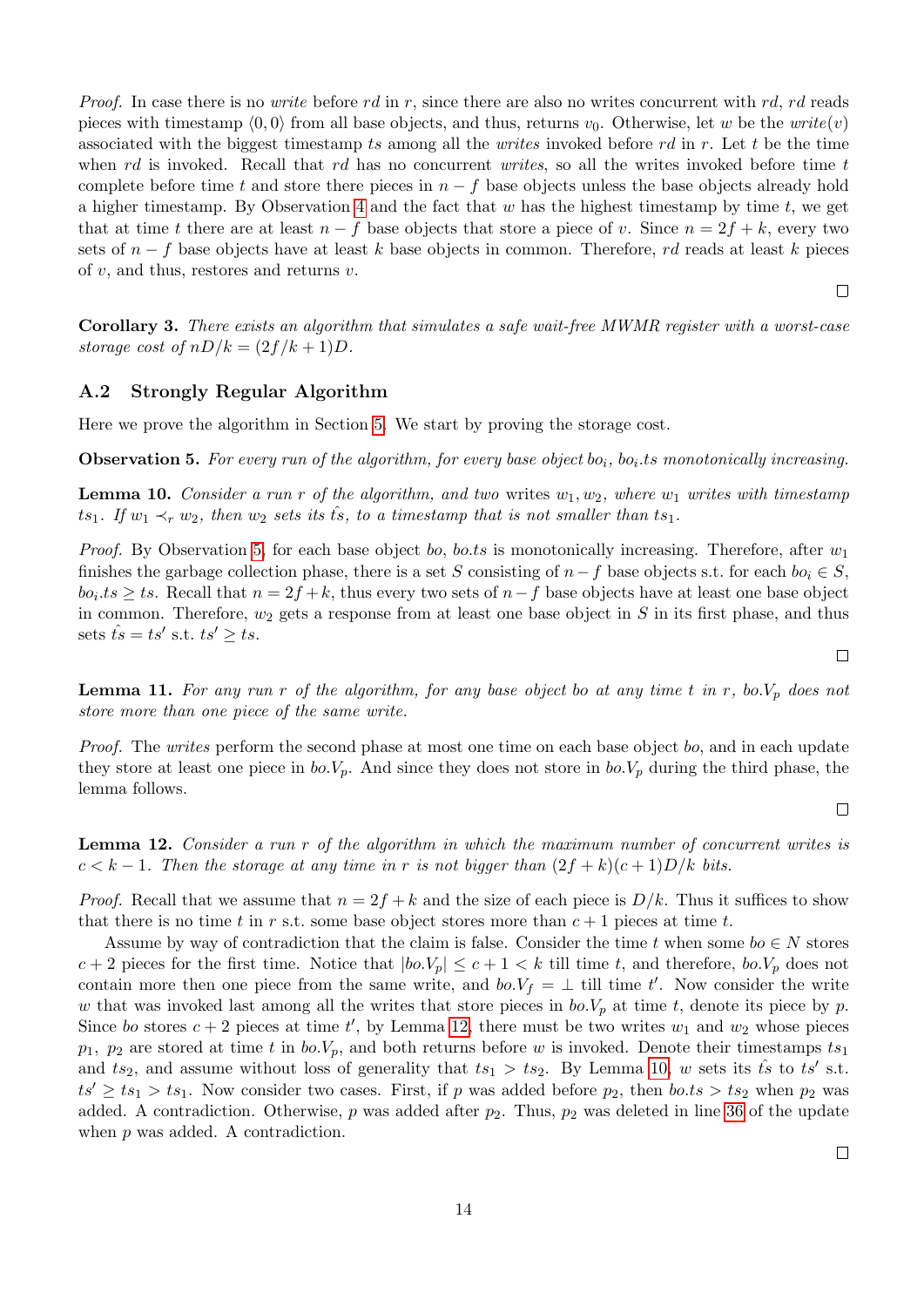<span id="page-15-0"></span>**Lemma 13.** The storage is never more than  $(2f + k)2D$  bits at any time t in any run r of the algorithm.

*Proof.* Each base object stores no more than 2k pieces at any time t in r. The lemma follows.

 $\Box$ 

 $\Box$ 

<span id="page-15-1"></span>Lemma 14. Consider a run r of the algorithm with finite number of writes, in which all writes correct. Then the storage is eventually reduced to  $(2f + k)D/k$  bits.

*Proof.* Consider a write w with the biggest timestamp ts in r. Since w is correct, and since writes are wait-free, w returns, and eventually performs free on every base object. Consider a base object bo s.t. w performs free on bo at time t. Notice that w deletes all pieces with smaller timestamps than ts and set  $b \circ b \circ t s = ts$  at time t. Now recall that bo ignore all updates with timestamp less than boths, and therefore, bo store only  $w$ 's piece at any time after time  $t$ . The lemma follows.

From Lemmas [12,](#page-14-2) [13,](#page-15-0) and [14](#page-15-1) we get:

<span id="page-15-6"></span>**Corollary 4.** The storage of the algorithm is bounded by  $(2f +k)2D$  bits, and in runs with at most  $c < k$ concurrent writes the storage is bounded by  $(c+1)D/k$  bits. Moreover, in a run with a finite number of writes, if all the writes are correct, the storage is eventually reduced to  $(2f + k)D/k$  bits.

We no prove the liveness property.

<span id="page-15-4"></span>**Lemma 15.** Consider a fair run r of the algorithm. Then every write w invoked by a correct client  $c_i$ eventually completes.

*Proof.* Consider a correct client  $c_i$ . The *write* w is divided into three phase s.t. in each phase,  $c_i$  invokes operations on all the base objects, and waits for  $n-f$  responses. The run r is fair, so every action invoked by  $c_i$  on a correct base object eventually returns, and no more than f base objects fail in r. Therefore, eventually  $c_i$  receives  $n - f$  responses in each of the phases and returns.

#### <span id="page-15-3"></span>**Observation 6.** When a piece from bo. $V_p$  is deleted, bo.ts is increased.

<span id="page-15-2"></span>**Lemma 16.** If at time t,  $c_i$  completes the second phase of write with timestamp ts, then for every  $t' > t$ for every  $S \subseteq N$  s.t.  $|S| \geq n-f$ , exist write w with  $ts' \geq ts$  s.t. at least k pieces of w are stored in S.

*Proof.* Consider time t'. Let  $\hat{t}_s$  be the highest timestamp written by a write w that completed the second phase by time t. It is sufficient to show the lemma hold for  $\hat{ts}$ .

First note that  $\forall bo, \text{ } b \circ \text{ } ts \leq \hat{ts}$  before time t, because no write with a larger timestamp than ts<sup>§</sup> started the third phase. This means that w's update left at lest one piece in which bo it occurred. Now consider a set S of  $n - f$  base objects, and since  $n = 2f + k$ , w's update occurred in set S' that contains at least  $k$  base objects in  $S$ .

If w wrote to  $V_p$ , it was not overwritten by time t, because (1) no other write began free with timestamp bigger than  $\hat{ts}$ , and (2) since there is no base object bo s.t. bo.ts  $\geq \hat{ts}$ , no write delete w's piece in the second phase. Therefore if w wrote to  $V_p$  in all base objects in  $S'$ , the lemma holds.

Otherwise, w wrote k pieces to  $V_f$  in base objects in some set  $S'' \subseteq S'$ . Consider two cases: First, there is base object  $bo' \in S''$  s.t. some write overwritten w's pieces in  $bo'.V_f$  before time t. Since there is no write with timestamp bigger than  $\hat{ts}$  that started the third phase before time t, it is guarantee that k pieces with timestamp  $ts' > \hat{ts}$  stored in  $bo'.V_f$  at time t, and the lemma holds. Else, since w's pieces stored in  $S' \setminus S''$  does not overwritten before time t, the lemma holds (no matter if w performed the third phase or not).

<span id="page-15-5"></span>Invariant 1. For any run r of the algorithm, for any time t in r, for any set S of  $n-f$  base objects. Let  $t\hat{s}_s = max\{bots \mid b_0 \in S\}$ . Then there is a timestamp  $ts' \geq t\hat{s}_s$  s.t. there are at least k different pieces associated with  $ts'$  in  $S$ .

 $\Box$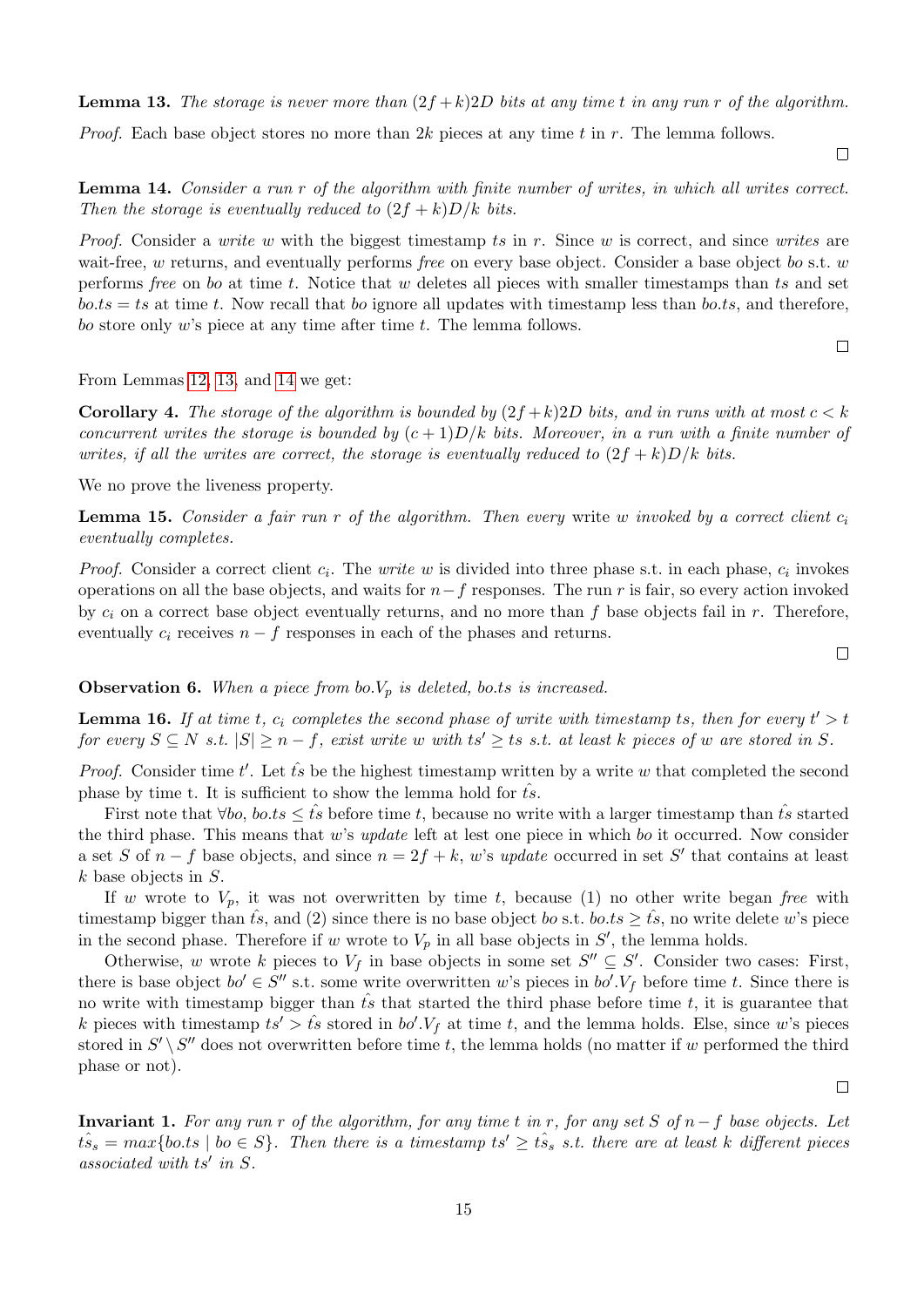Proof. We prove by induction. Base: the invariant holds at time 0. Induction: Assume that the induction holds before the  $t^{th}$  action is scheduled, we show that it holds also at time t. Assume that the  $t<sup>th</sup>$  action is RMW on a base object bo, and consider any set S of  $n-f$  base objects. If bo  $\notin S$  then the invariant holds. Else, consider the two possible RMW actions:

- The  $t^{th}$  action is update. If no pieces are deleted, the invariant holds. If bo.ts is increased, then consider the write with timestamp ts that is the the biggest timestamp among all writes that complete the second phase before time t. Notice that  $b \circ t s \leq ts$  at time t, and by Lemma [16,](#page-15-2) the invariant holds. The third option is that a piece p with timestamp  $ts' > b$  o.ts of a write w is deleted and bo.ts is not increased. Note that by Observation [6,](#page-15-3) such piece can be deleted only from  $bo.V<sub>f</sub>$ , and since  $p$  is overwritten by  $k$  pieces with bigger timestamp, the invariant holds.
- The  $t^{th}$  action is free. If bo.ts is not changes, then the invariant holds. Else, Consider the write with the biggest timestamp  $ts$  among all writes that complete the second phase before time  $t$ . Note that bo.ts is set to a timestamp  $ts' < ts$ , so by Lemma [16,](#page-15-2) the invariant holds.

<span id="page-16-0"></span>**Lemma 17.** Consider a fair run r of the algorithm. If there is a finite number of write invocations in  $r$ , then every read operation rd invoked by a client  $c_i$  eventually returns.

*Proof.* Assume by way of contradiction that  $rd$  does not return in  $r$ . By Lemma [15,](#page-15-4) the writes are waitfree, and since the number of *write* invocations in r is finite, there is a time t in r s.t. no *write* performs actions after time t. Therefore, any read that invokes  $readValue()$  procedure after time t receives a set S of values that is stored in a set of  $n - f$  base objects at time t. By invariant [1,](#page-15-5) there is a timestamp ts s.t. there is at least k different pieces in S associated with ts, and ts > bo.ts for all bo  $\in$  S. Now since the every correct read rd invokes readV alue() infinitely many times in r, rd returns. A contradiction.

The next corollary follows from Lemmas [15,](#page-15-4) [17.](#page-16-0)

<span id="page-16-4"></span>Corollary 5. The algorithm satisfies the WF-termination property.

We now prove that the algorithm satisfies strong regularity.

**Definition 4.** For every run r,  $\sigma_r$  is a sequential run s.t. the writes in r are ordered in  $\sigma_r$  by their timestamp, and every read in r that returns a value associate with timestamp ts, is ordered in  $\sigma_r$ immediately after the *write* that is associate with timestamp ts.

For simplicity we say the that  $v_0$  was written by *write*  $w_0$  that associated to timestamp 0 at time 0.

**Lemma 18.** Consider a run r, and a read rd that returns a value v. Consider also the timestamp  $ts'$  that rd obtains in line [20](#page-11-1) (Algorithm [3\)](#page-11-1). Then v is the value written by a write associated with timestamp ts' or  $v_0$  if  $ts' = 0$ .

*Proof.* By the code, if  $ts' = 0$ , then rd returns  $v_0$ . Now notice that rd obtains at least k different pieces associated with timestamp  $ts'$ , thus by decode definition, rd returns v.

 $\Box$ 

<span id="page-16-3"></span>Corollary 6. For every run r,  $\sigma_r$  satisfies the sequential specification.

<span id="page-16-1"></span>**Observation 7.** Consider a write w that obtains ts and ts<sup>s</sup> in the first phase, then ts  $>$  ts<sup>s</sup>.

<span id="page-16-2"></span>**Lemma 19.** For every run r, for every two writes  $w_1, w_2$  with timestamp  $ts_1, ts_2$ . If  $w_2$  was invoked after  $w_1$  finished the second phase, then  $ts_1 < ts_2$ .

 $\Box$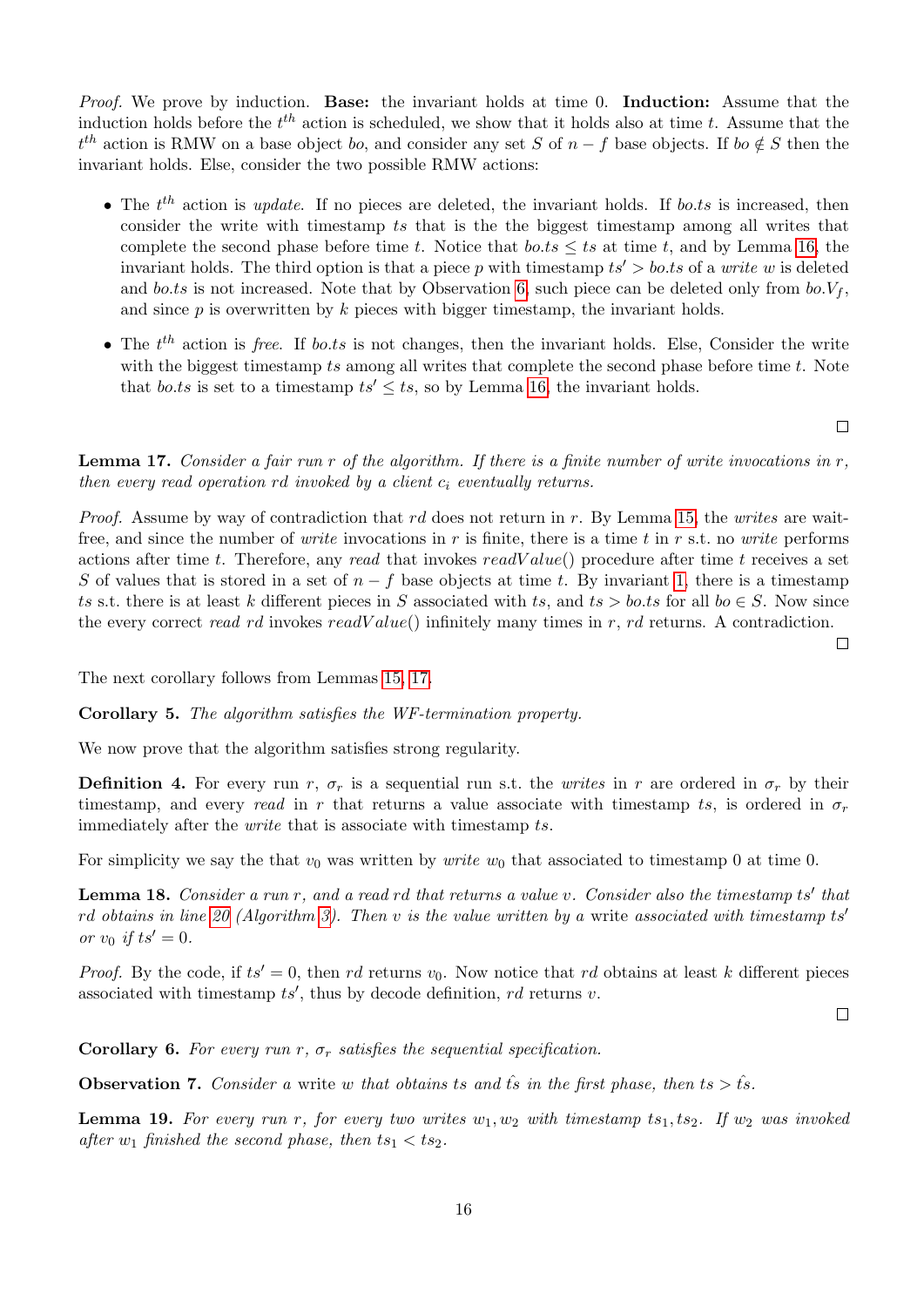*Proof.* First notice that for every base object bo, if a write w overwrites pieces of a write w' in bo,  $V_f$ , that w' timestamp is bigger than w''s. And by Observation [7,](#page-16-1) if w deletes w''s piece from  $bo.V_p$ , then it stores a piece with bigger timestamp than  $w'$ 's timestamp. Therefore, the maximal timestamp in each base object is monotonically increasing. Now recall that in the second phase  $w_1$  performed update on  $n-f$  base object, and notice that after  $w_1$  performs update on base object bo the maximal timestamp in bo is at lest as big as ts<sub>1</sub>. Now since two sets of  $n - f$  base object have at least one base object in common,  $w_2$  picks  $ts > ts_1$ .

<span id="page-17-3"></span>**Lemma 20.** For every run r, for every two writes  $w_1, w_2$  in r, if  $w_1 \prec_r w_2$ , then  $w_2$  is not ordered before  $w_1$  in  $\sigma_r$ .

Proof. Follows immediately from Lemma [19.](#page-16-2)

<span id="page-17-4"></span>**Lemma 21.** For every run r, for every read rd and write  $w_1$ , if  $rd \prec_r w_1$ , then  $w_1$  is not ordered before rd in  $\sigma_r$ .

*Proof.* Assume that rd returns value that is associated with timestamp ts belonging to some write w, and  $w_1$  is associated with timestamp  $ts_1$ . Since rd returns w's value, w begins the third phase before rd returns. And since  $w_1$  was invoked after rd returns,  $w_1$  was invoked after w's second phase. Therefore, by Lemma [19,](#page-16-2)  $ts_1 > ts$ , and thus  $w_1$  is ordered after w in  $\sigma_r$ . Recall that by the construction of  $\sigma_r$ , rd is ordered immediately after w in  $\sigma_r$ , hence, rd is ordered before  $w_1$  in  $\sigma_r$ .

<span id="page-17-5"></span>**Lemma 22.** For every run r, for every read rd and write w<sub>1</sub>, if w<sub>1</sub>  $\prec_r$  rd, then rd is not ordered before  $w_1$  in  $\sigma_r$ .

*Proof.* Consider a write w<sub>1</sub> with timestamp ts<sub>1</sub> and a read rd s.t. w<sub>1</sub>  $\prec_r$  rd. Assume by way of contradiction that rd is ordered before  $w_1$  in  $\sigma_r$ . Then rd returns a value with a timestamp ts that is associated with a *write* w that is ordered before  $w_1$  in  $\sigma_r$ . By the construction of  $\sigma_r$ ,  $ts_1 > ts$ . Now since  $w_1$  completed the third phase before rd invoked, and since by Observation [5,](#page-14-1) for each bo, bo.ts is monotonically increasing, when rd invoked, for every set S of  $n - f$  base objects, the maximal bo.ts of all  $bo \in S$  is bigger than or equal to  $ts_1$ , and thus bigger than ts. Therefore rd set ts, in the first phase, to timestamp bigger than  $ts$ , and thus does not return  $w$ 's value. A contradiction.

 $\Box$ 

The next corollary follows from Corollary [6,](#page-16-3) and Lemmas [20,](#page-17-3) [21,](#page-17-4) [22.](#page-17-5)

<span id="page-17-6"></span>Corollary 7. The algorithm simulates a strongly regular register.

The following theorem stems from Corollaries [4,](#page-15-6) [5,](#page-16-4) and [7.](#page-17-6)

<span id="page-17-2"></span>Theorem 3. There is a FW-terminating algorithm that simulates a strongly regular register, which storage is bounded by  $(2f + k)2D$  bits, and in runs with at most  $c < k$  concurrent writes, the storage is bounded by  $(c+1)D/k$  bits. Moreover, in a run with a finite number of writes, if all the writes are correct, the storage is eventually reduced to  $(2f + k)D/k$  bits.

## References

- <span id="page-17-1"></span>[1] Ittai Abraham, Gregory Chockler, Idit Keidar, and Dahlia Malkhi. Byzantine disk paxos: optimal resilience with byzantine shared memory. Distributed Computing, 18(5):387–408, 2006.
- <span id="page-17-0"></span>[2] Yehuda Afek, Michael Merritt, and Gadi Taubenfeld. Benign failure models for shared memory. In Distributed Algorithms, pages 69–83. Springer, 1993.

 $\Box$ 

 $\Box$